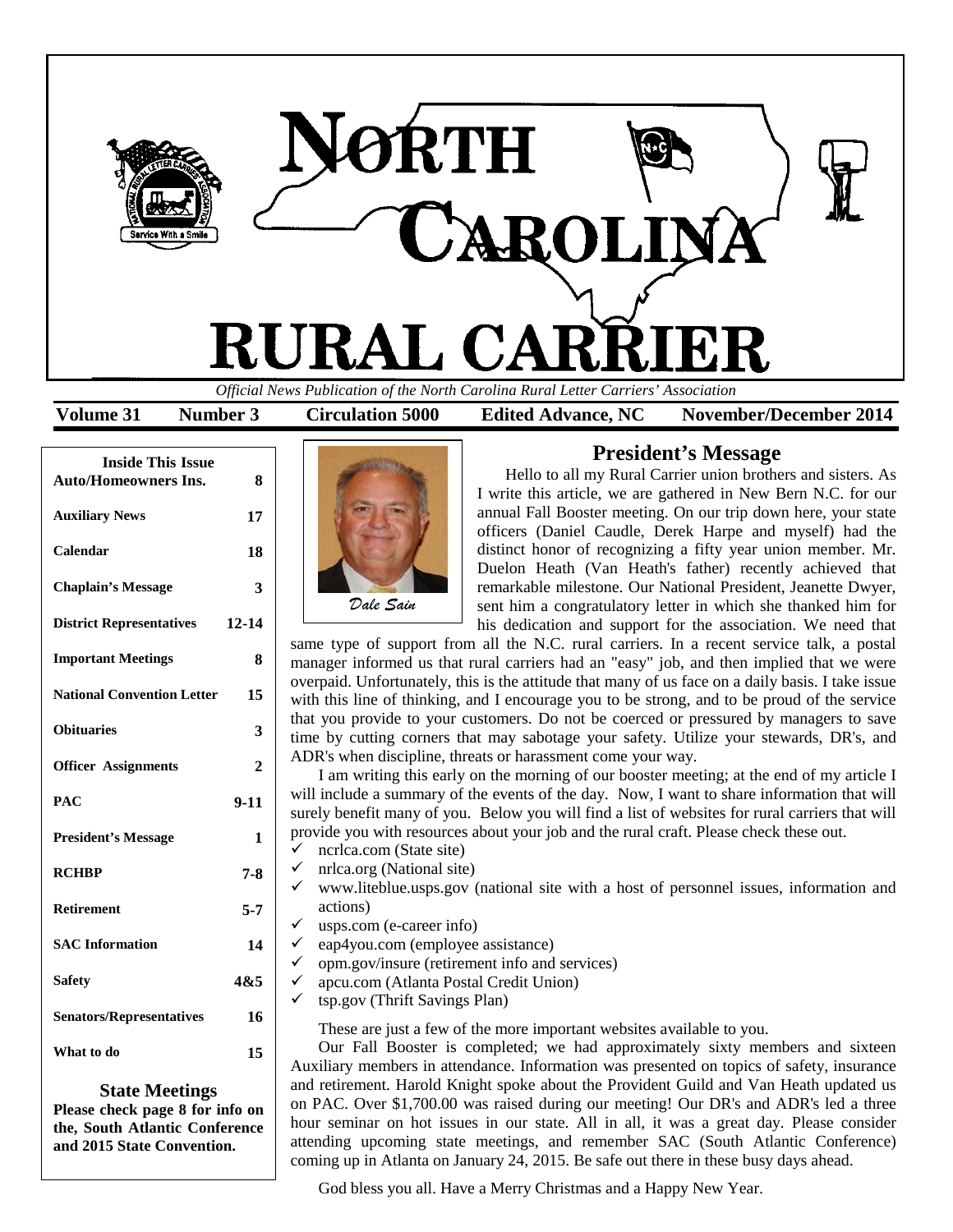#### **North Carolina Rural Letter Carriers' Association Officers**

# **PRESIDENT**

**DALE SAIN** PO Box 52 Vale, NC 28168-0052 Phone 828-461-5057

### **VICE PRESIDENT**

**DANIEL CAUDLE** 5744 Seward Rd. Pfafftown, NC 27040-9618 Phone 336-924-0966

#### **SECRETARY/TREASURER DEREK HARPE**

781 Baltimore Rd. Advance, NC 27006-7817 Phone 336-998-5293

| Peach Belt               |    | Ashe                   |    | Albemarle             | 2  |
|--------------------------|----|------------------------|----|-----------------------|----|
| Roanoke Chowan           |    | <b>Smokey Mountain</b> |    | Tri-County            | 25 |
| Southeastern             |    | <b>Guilford County</b> | 30 | Five County           | 28 |
| Burke/Caldwell           |    | French Broad           | 31 | Cleveland/Gaston      | 29 |
| Caswell County           | 14 | <b>Harnett County</b>  | 32 | McDowell/Mt. Mitchell | 36 |
| Randolph County          | 42 | Tidewater              | 52 | Rutherford/Polk       | 47 |
| <b>Rockingham County</b> | 46 | Watauga/Avery          | 57 | <b>Wayne County</b>   | 56 |

**Executive Committee**

#### **RETIREMENT MITCH REECE**

211 Wheel Crest Drive Winston-Salem, NC 27127-9729 Phone 336-764-2747

| Cumberland/Hoke     | 20 |
|---------------------|----|
| Sea Level           | 23 |
| <b>Wake County</b>  | 24 |
| Person              | 41 |
| Piedmont            | 50 |
| <b>Union County</b> | 54 |
|                     |    |

# **SAFETY**

**VICKI GRAY, CHAIRMAN** 424 Wapiti Drive Spring Lake, NC 28390-1562 Phone 910/497-5306

Alleghany County 4 Durham County 12 Catawba/Lincoln 15 Central Carolina 16

# Mecklenburg 38 Orange County 39

#### **FEHB BRENDA PREVATTE** 13159 NC HWY 41 N.

Lumberton, NC 28358-5188 Phone 910/738-8424

| Alamance               |    |
|------------------------|----|
| <b>Brushy Mountain</b> | 3  |
| Foothills              | 10 |
| Yadkin River           | 26 |
| <b>Johnston County</b> | 34 |
| Roanoke                | 44 |
| Tar River              | 51 |
|                        |    |

# **CHAPLAIN**

**DOUG BYRUM** 1016 Cuthbertson Road Waxhaw, NC 28173-9751 Phone 704-843-3284

#### **AUTO-HOME INS. REP. Brenda Gibbs**

5877 Turner Smith Road Browns Summit, NC 27214-9523 Phone 336-656-0123

#### **WEB MASTER Jeff Essick**

229 Essick Lane Winston-Salem, NC 27127-9129 Phone 336-775-2519 jeffessick@bellsouth.net

# **HISTORIAN**

**Appointed Officers**

**DEREK HARPE** 781 Baltimore Rd. Advance, NC 27006-7817

# Phone 336-998-5293 **PROVIDENT GUILD**

**HAROLD KNIGHT** 738 Stone Mountain Rd Stoneville, NC 27048-7689 Phone 336-573-3274

**MAIL NEWS ITEMS BY 10TH OF MONTH AND ADDRESS CHANGES TO: DEREK HARPE** 781 Baltimore Rd. Advance, NC 27006-7817 Phone 336-998-5293

#### **P.A.C. CHAIRMAN**

**VAN HEATH** 25722 US Hwy. 64 Jamesville, NC 27846-9272 Phone 252-792-6614

#### **PAST PRESIDENT DEREK HARPE**

781 Baltimore Rd. Advance, NC 27006-7817 Phone 336-998-5293

**Please notify the officer assigned to your district four weeks ahead of your meeting so as to eliminate any conflict of meeting dates as much as possible. District Representatives Corriher and Suttles are unassigned and will attend as many district meetings as their schedule permits.**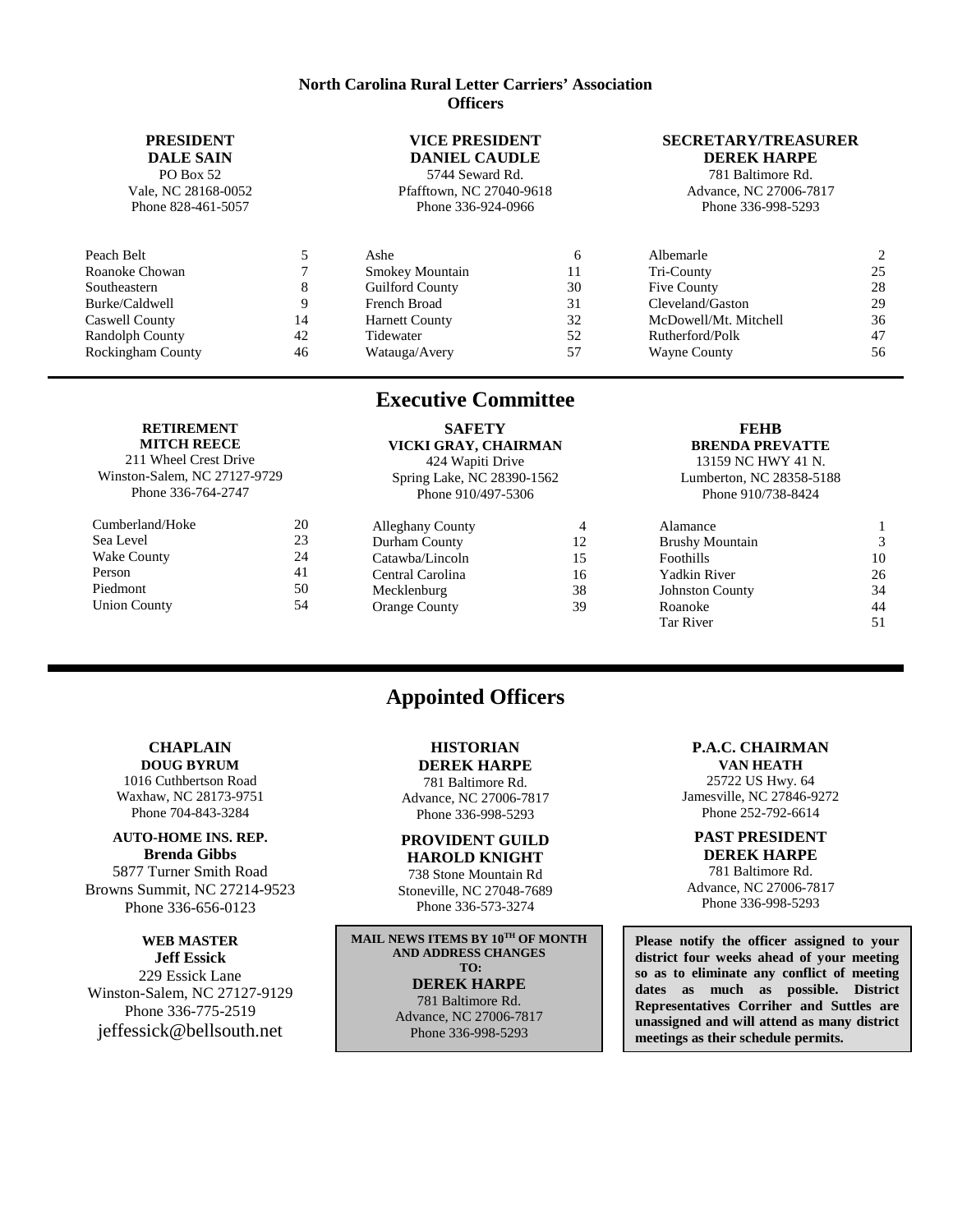# **Obituaries**

**James (Jim) Odell Kiger**, formerly of Winston-Salem, passed away September 2, 2014. Jim was born June 24, 1944 to Robert Odell and Maude Adams Kiger. Growing up in Mocksville, NC. Jim was graduate of Davie County High School, Class of 1962 and Winston-Salem Business College.

Jim proudly served in Vietnam with the 312th Medical Evacuation Unit, and retired from the Army and the Army National Guard as a Staff Sergeant with 20+ years of service. Jim was a member of the Midway Lions Club where he was honored with the Jack Stickley Award, Lions Club foundation. For 30+ years, Jim was a rural letter carrier for the US Postal Service in Advance, NC. Upon retirement, he worked at Davidson Funeral Home for 10+ years. He was currently a member of Calvary Baptist Church in Winston-Salem, but attended First Baptist Church of Myrtle Beach.

Jim is survived by his wife, Linda, daughters, Abigail and Andra, a son, Todd and four grandsons and a granddaughter.

**Roy Watson Perry** of Sanford passed away Monday October 13, 2014.

Mr. Perry was born in Cumnock, son of the late Garland and Robena Sloan Perry. In addition to his parents, Roy was preceded in death by a son, Michael Dixon Patterson, and a sister Betty Perry Faulk. Mr. Perry attended Oakridge Military Academy and Campbell College (now University). He served the US Army and after his training in the States, he was sent to England and then to France.

Roy loved camping and traveled through 48 states with his wife after retiring 30 years with the Post Office. He was a long-time leader with Scouting. He joined the Lions Club in 1949 and held office of President, Secretary, Fair Chairman, Zone chairman, Deputy District Governor, Eye Bank Chairman, and was honored as a Melvin Jones Fellow for dedicated humanitarian service. Roy volunteered with the Cardiac Rehab program and also at the hospital for a number of years. He was an active member of First Baptist Church, and the Brotherhood Sunday School Class.

He is survived by his wife Peggy Buchanan Perry; sons, Dan Perry and Tom Patterson; daughter, Hope Nobles; four granddaughters, Holly Eldridge, Rebecca Ring, Caroline Dangson, and Amanda Foster; two grandsons, Daniel Perry and Jacob Perry; nine great-grandchildren.

**Dorothy Mae Reel Rutledge**, age 87, of Sherrills Ford, died on Wednesday, November 12, 2014.

Mrs. Rutledge was born July 3, 1928, in Lincoln County, to the late John McLean, (a deceased rural carrier from Lincolnton) and Georgie Lee Ballard Reel. She worked as a rural letter carrier for the United States Postal Service in Sherrills Ford. Mr. & Mrs. Rutledge also owned the Crouse NC Post Office.

She is survived by her husband, Enloe Rutledge of Sherrills Ford; two daughters, Marilyn Stieneke of Raleigh, and Rev. Amy Vaughan Sherrills Ford; and four grandchildren.

> **Chaplain's Message Doug Byrum, Chaplain**

**A Night of Miracles Read Luke: 2:1-5**

*There is hope for your future, says the Lord. -Jeremiah 31:17 (NRSV)*

What if the Internal Revenue Service decided that all adults should be required to return to their hometowns to pay taxes? We would call it unreasonable, at best. In a similar vein, I'm sure Mary and Joseph grumbled as they made their way to Bethlehem. The road was difficult; they had left behind in Nazareth all that was familiar. Their future was uncertain; they were poor and inexperienced when it came to marriage and parenting. Where would they stay in Bethlehem? How long would they have to be there? Every step toward the future brought anxiety.

But there was good news to come. God was quietly working through them for the redemption of the whole world. We know that now; they didn't know that then. They had to trust.

There is good news for us as well. For most people, whether the change is huge or small, we don't like it. But in the midst of change and chaos, God is at work for our growth and individual life—for us as individuals, as families, as a church, and as the whole human race. In this season of miracles, God asks us to do one thing: trust.

*Thought for the Day:* Where can I find good news in what makes me grumble?

*Prayer:* God of all miracles, help us to trust you when life is uncertain. Open our eyes to see your redemption unfolding. Thank you for allowing us to be part of it. Amen.

*Prayer Focus:* Someone who needs a miracle.

Merry Christmas: From our house to yours. Doug & Linda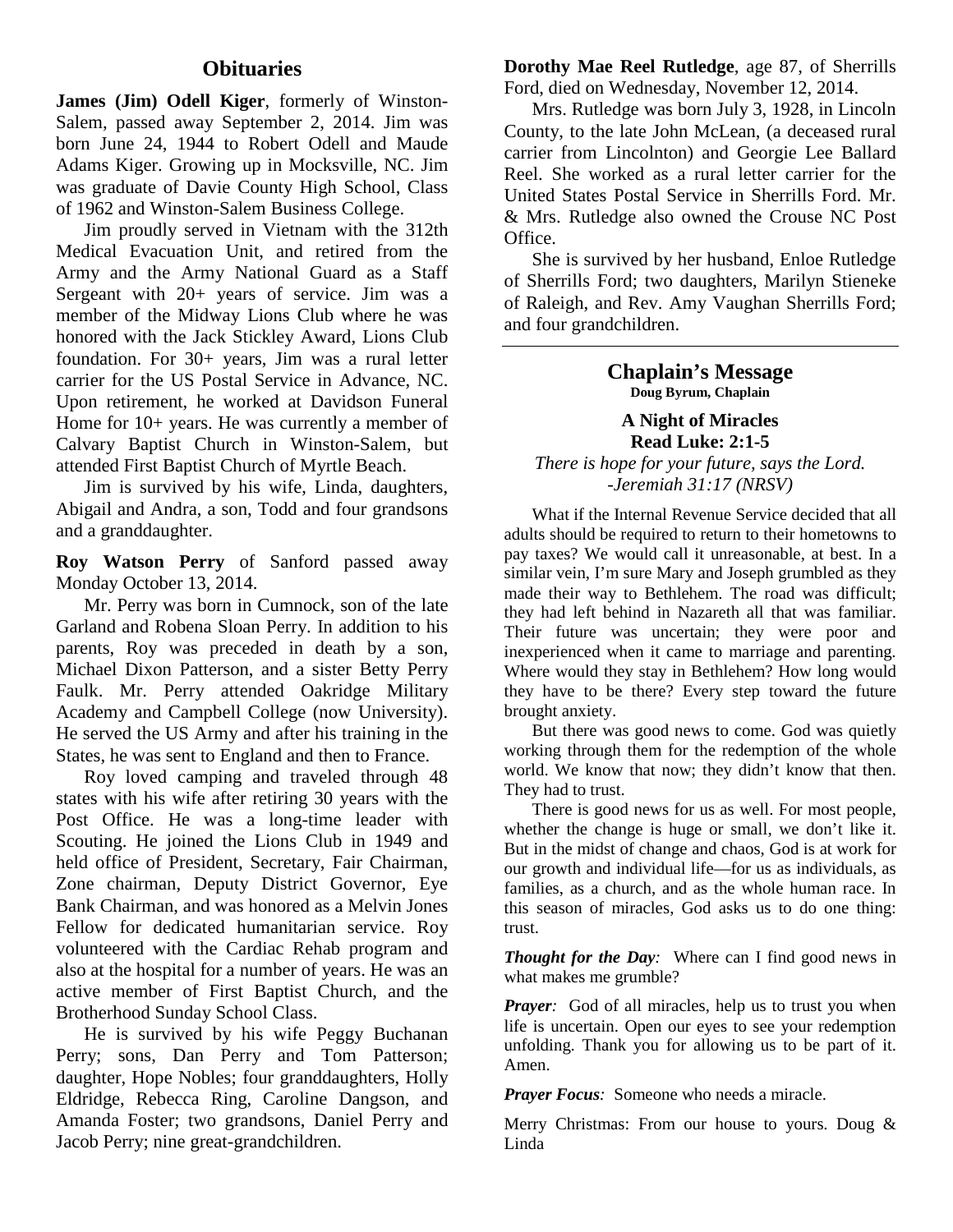

**SAFETY** *Vicki Gray*

# **Have a Safe Holiday**

PMG Donahue has said the USPS is estimating a 12%-14% increase in parcel volume during this holiday season. The Postal Service expects to deliver between 450 million and 470 million packages this year during the Christmas period. Last year the USPS delivered 434 million packages during the holiday period. That number was up 19% over the 2012 Christmas season. And parcel volume was up 12% in 2012 over 2011. I would not be surprised if the USPS actually was a bit conservative with their estimate this year.

We keep getting more & more package business, because we can get them delivered. We deliver them on time, to the correct address, and with tracking points all along the way. From the time it leaves until the moment it arrives at its destination our customers can tell where their package is.

Parcel volume keeps going up, up, up! Not just in the number of packages but also in the size of these packages. How are we going to get them all delivered this year?

The plan is to use Sunday delivery. Starting November  $17<sup>th</sup>$  some areas will be using RCAs to deliver on Sunday. This will include all parcels, not just Amazon, and will continue through December 21st. The USPS says the decision to deliver packages on Sunday is to keep the mail moving, to keep the system clear of packages during the holiday season.

I want to caution those of you delivering on Sunday to be extra careful. The other drivers on the road are not expecting to see a mail carrier out there delivering on a Sunday.

I also want to make sure all of you know your rights in regards to the delivery of your routes during this time. Management tends to come up with new directives during this time. Here are a few of them.

- 1. Carriers cannot work over their daily evaluation.
- 2. Absolutely no overtime.
- 3. No auxiliary assistance.
- 4. Changing your reporting time.
- 5. Call office if you are not going to be back as scheduled.

The response from our National Board is this: *"First and foremost we are instructing all rural carriers that they are to work safely and should not be pressured to work in a manner that places their well-being or life at risk."*

The National Board is alarmed by some of these directives as they are in violation of handbooks, manuals and the contract.

If any rural carrier feels that they are being pressured or forced to work in a manner that places them in an unsafe situation, just to comply with these unrealistic directives, you may request a **PS Form 1767**, fill out the form and return it to your immediate supervisor. Discuss the issue with your immediate supervisor and, if unresolved, immediately file a grievance and contact the assigned Assistant District Representative or District Representative for your area.

**Article 8 Section 2** Addresses schedules and the fact that the carrier's work day may vary above or below the daily evaluation of the route.

Management may take the "knee jerk" reaction and require carriers to carry DPS mail to the street. This should only be done when carriers are consistently working over their weekly evaluation and should be monitored all year not just as a reaction in "trying to make the numbers."

Scheduling is addressed in **Article 30.G.** of the contract. It states, in part, "Schedules should be realistic, based upon the receipt and availability of mail and other related service conditions. The rural carrier will **receive reasonable advanced notice** when the schedule is to be changed."

Management has the right to control overtime hours. Carriers are not entitled to overtime. They can give auxiliary assistance to control overtime hours during the Christmas Period.

Management *cannot require* you to call the office if you are running behind schedule.

If any of these things are being done in your office then I urge you to call your DR or ADR and let them know. The union can't help you if they don't even know about your issues.

This can be a very stressful time of year. I am concerned that management will be focused on timekeeping, pushing both the regular carriers and the RCAs to keep the times down. Do not let management pressure you into unsafe practices. Please do not slack off on safety procedures to rush through your routes. Cutting corners could be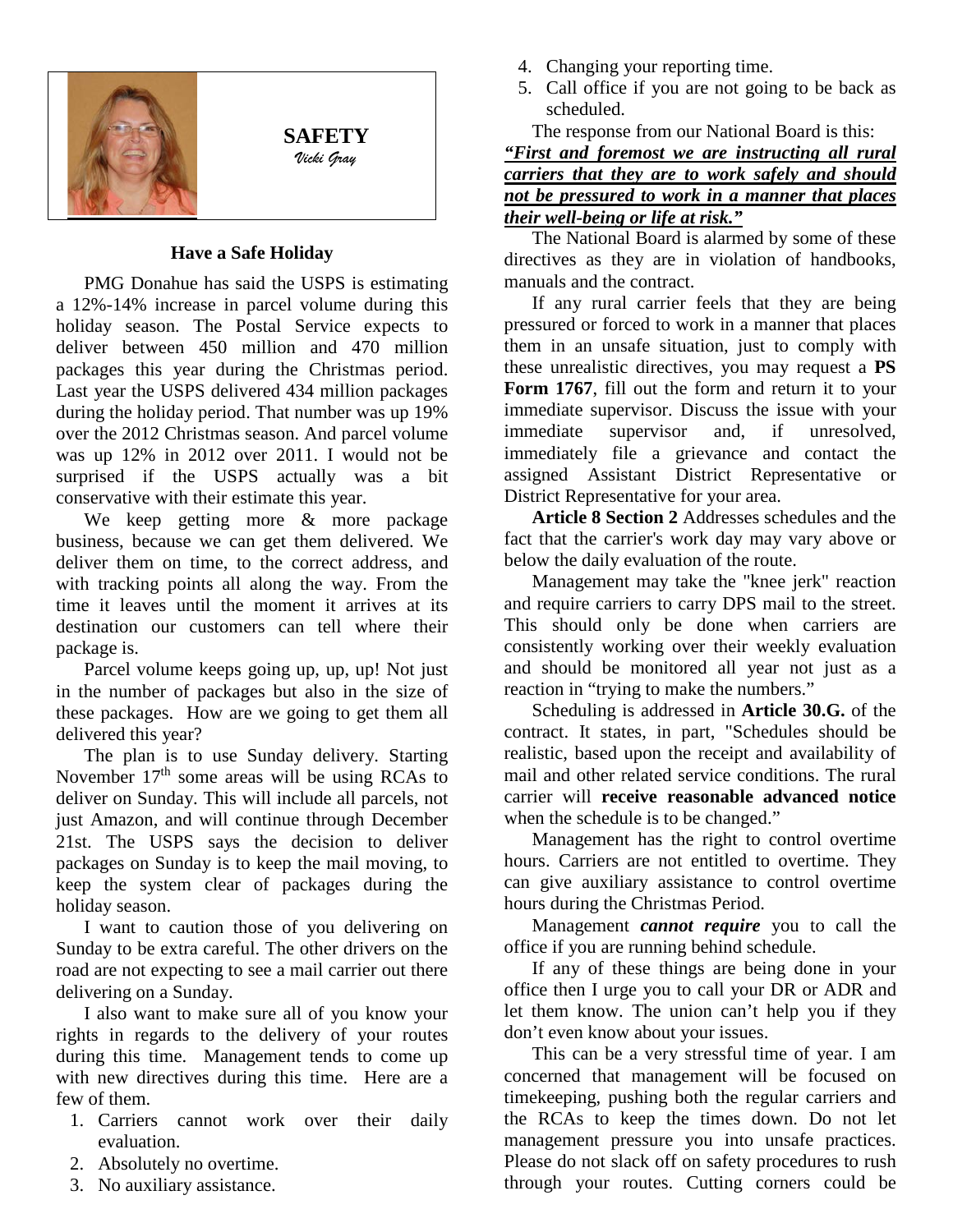dangerous. Remember those other drivers out there maybe be rushing to do something also. They may not be paying attention to you as you try to deliver the mail.

Our customers are counting on us to deliver their holiday packages. Wear a smile when you hand that package over. Let's all do our best to make this a truly wonderful time of the year!

I wish you a Safe and Merry Christmas and A Happy New Year!

Happy Holidays, Vicki



This is the second in a series of articles regarding life events after retirement.

# **Death & Survivor Benefits**

When a Federal employee or retiree dies, monthly or lump sum benefits may be payable to survivors. You can learn about these *Death and Survivor benefits* through the menu links to the left and summaries below.

# **Deceased Employees**

Explains monthly and lump sum benefits from the death of a Federal employee.

# **Deceased Annuitants**

Explains monthly and lump sum benefits from the death of a retiree.

# **Deceased Survivors**

Explains lump sum benefits from the death of a survivor of a Federal employee or annuitant.

- [CSRS survivor information](http://www.opm.gov/retirement-services/csrs-information/survivors/) (Information on this can be found on OPM.gov)
- FERS survivor information (Information on this can be found on [OPM.gov\)](http://opm.gov/)

# **Child Beneficiaries**

Explains the monthly benefits that may be due children of deceased Federal employees and annuitants.

# **Students**

A surviving child of a deceased Federal employee or annuitant who is between the ages of 18 and 22, and is a full-time student at a recognized educational institution may be eligible for a monthly survivor annuity benefit.

**Reemployment in Federal Service CSRS Annuity Annuity Stops**

Reemployment will cause your annuity to stop if–

- You are a disability annuitant whom OPM has found recovered or restored to earning capacity prior to reemployment;
- You are a disability annuitant who was medically disqualified for continued membership in the National Guard;
- Your annuity is based on an involuntary separation and your new appointment is permanent in nature; or
- You received a Presidential appointment subject to retirement deductions.

# **Federal Employees Health Benefits Coverage (FEHB)**

If your annuity stops upon reemployment, your health insurance coverage as an annuitant stops. If your appointment is one that gives you eligibility for FEHB coverage, you can enroll in the program when you are reemployed.

# **Federal Employees Group Life Insurance Coverage (FEGLI)**

If your annuity stops upon reemployment, your life insurance as an annuitant stops without a right to convert to an individual policy. You acquire life insurance coverage as an employee under the same conditions as any other employee who is rehired in the Federal service.

# **Future Benefits**

When your reemployment ends, a new determination about your rights to retirement benefits will be made. Your prior retirement benefit generally has no impact on your new retirement benefit.

# **Dual Compensation Waiver**

If reemployed with a Department of Defense agency, you are subject to a dual compensation waiver that allows you to be reemployed with receipt of both annuity and salary. You will not be entitled to further retirement benefits under this waiver. If you retire under a discontinued service provision, you may elect to not receive this waiver and become subject to the CSRS reemployment provisions, which will effectively make you an employee since your annuity would terminate.

In addition, there is a temporary provision of the law that allows you to be reemployed on a limited basis with receipt of both annuity and salary. See Special Reemployment Provision of PL111-84 (PDF file) [61.51 KB].

# **Annuity Continues**

If your annuity does not stop under the rules above, you will continue to receive your CSRS annuity while you are working. Your pay will be reduced by the amount of your annuity paid for the period you work. If you do not work full time, the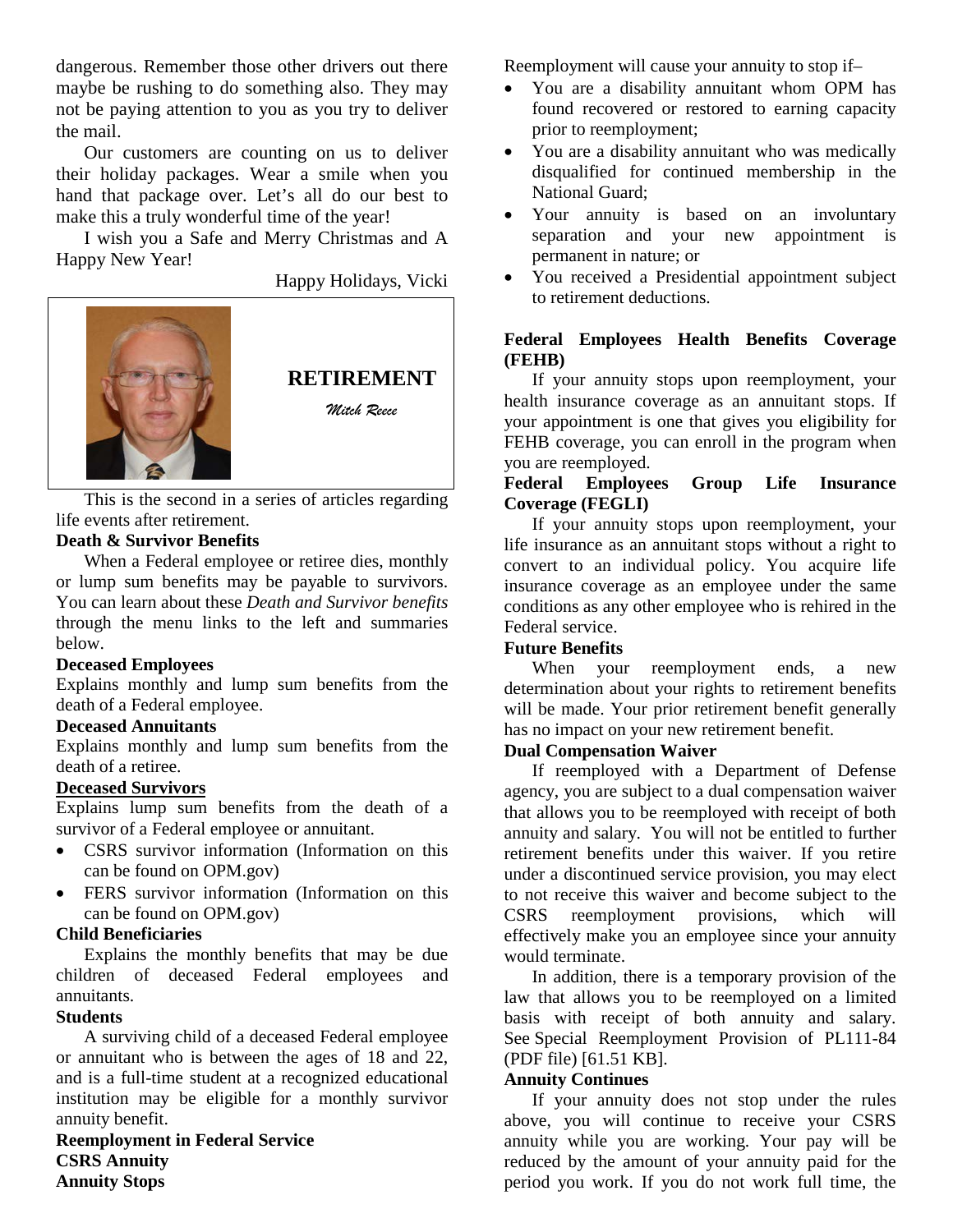reduction in pay will be adjusted proportionately.

There is a temporary provision of the law that allows you to be reemployed on a limited basis with receipt of both annuity and salary. See [Special](http://www.opm.gov/retirement-services/publications-forms/benefits-administration-letters/2010/10-101.pdf)  [Reemployment Provision of PL111-84 \(PDF file\)](http://www.opm.gov/retirement-services/publications-forms/benefits-administration-letters/2010/10-101.pdf) [62 KB].

# **Federal Employees Health Benefits Coverage (FEHB)**

If your annuity continues after you are reemployed, your FEHB coverage will generally be withheld by your agency in order to take advantage of the premium conversion for health benefits. Your agency should alert OPM to your reemployment and inform OPM that they will take over your FEHB coverage. OPM will suspend your coverage as an annuitant until you have separated from your reemployed position. If your appointment does not make you eligible for FEHB with the agency or if you elect not to participate in HB premium conversion with the agency, OPM will continue to withhold premiums from your annuity payment.

# **Federal Employees Group Life Insurance Coverage (FEGLI)**

If your annuity continues after you are reemployed, you retain the life insurance you have as a retiree. However, if the type of appointment you have makes you eligible for FEGLI coverage as an employee, any Basic Life insurance, Standard Option (Option A), and Family Optional (Option C) insurance you have as an annuitant are suspended and you will have coverage as an employee. If you have Additional Optional (Option B) insurance, you may continue your Option B annuitant, or elect to have it as an employee.

# **Future Benefits**

Reemployment may increase your retirement and death benefits. As a reemployed annuitant, you can earn either a-

- Supplemental annuity, or
- Redetermined annuity.

A *supplemental annuity* is an annuity that is added on to your present annuity. If you work as a reemployed annuitant on a full time, continuous basis for at least 1 year, you may be entitled to a supplemental annuity. If you work part time, you must work a proportionately longer period to earn a supplemental annuity.

A *redetermined annuity* is a recomputed annuity that takes the place of your present annuity. If your reemployment continues for at least 5 years, or the part-time equivalent, and you qualify for a retirement upon separation from your reemployment service you may elect a redetermined annuity.

Intermittent service cannot be counted in establishing eligibility for a supplemental or redetermined annuity,

and cannot be used in the computation of a supplemental annuity.

CSRS reemployed annuitant service cannot be credited in a supplemental or redetermined annuity unless a deposit is paid after separation, or retirement deductions are withheld. If you are reemployed in a full-time or part-time position, you may elect to have retirement deductions withheld from your pay. The amount of retirement deductions or deposit is a percentage of your basic pay before it is reduced by the amount of your annuity.

If you die while reemployed, after establishing eligibility for either a supplemental or redetermined annuity, your surviving spouse may have his or her survivor benefit either increased or recomputed.

# **Dual Compensation Waivers**

There are two laws that permit reemployment without salary offset or benefit termination.

# **Special Reemployment Provision of PL 108-136**

Under Public Law 108-136, effective November 24, 2003, reemployment with a Department of Defense (DOD) agency is automatically under a dual compensation waiver. This means that DOD can reemploy an annuitant without taking an offset of salary or without OPM terminating the annuity if the annuitant retired under a CSRS discontinued service retirement. A CSRS discontinued service annuitant may elect to waive the dual compensation and become an employee (that is, their annuity will be terminated). A disability annuitant would still be subject to medical recovery (before age 60) and restored to earning capacity criteria. However, under the special DOD dual compensation waiver, a disability annuitant would not be subject to administrative recovery. If someone is reemployed under a dual compensation waiver, no further retirement benefits, such as a supplemental or redetermined annuity, are payable. The agency still needs to contact OPM regarding the reemployment since health benefits and life insurance need to be handled in the same manner as any reemployed annuitant.

# **Special Reemployment Provision of PL111-84 (PDF file) [62 KB] (The National Defense Authorization Act)**

Public Law 111-84, approved on October 28, 2009, allows reemployment of CSRS and FERS annuitants on a limited basis with receipt of both annuity and salary. This provision applies to Executive agencies (excluding the Department of Defense and GAO), the Postal Service, and the Judicial and Legislative Branch agencies.

This authority may be used by agencies when they determine that it is necessary to-

• Fulfill functions critical to the mission of the agency, or any component of that agency;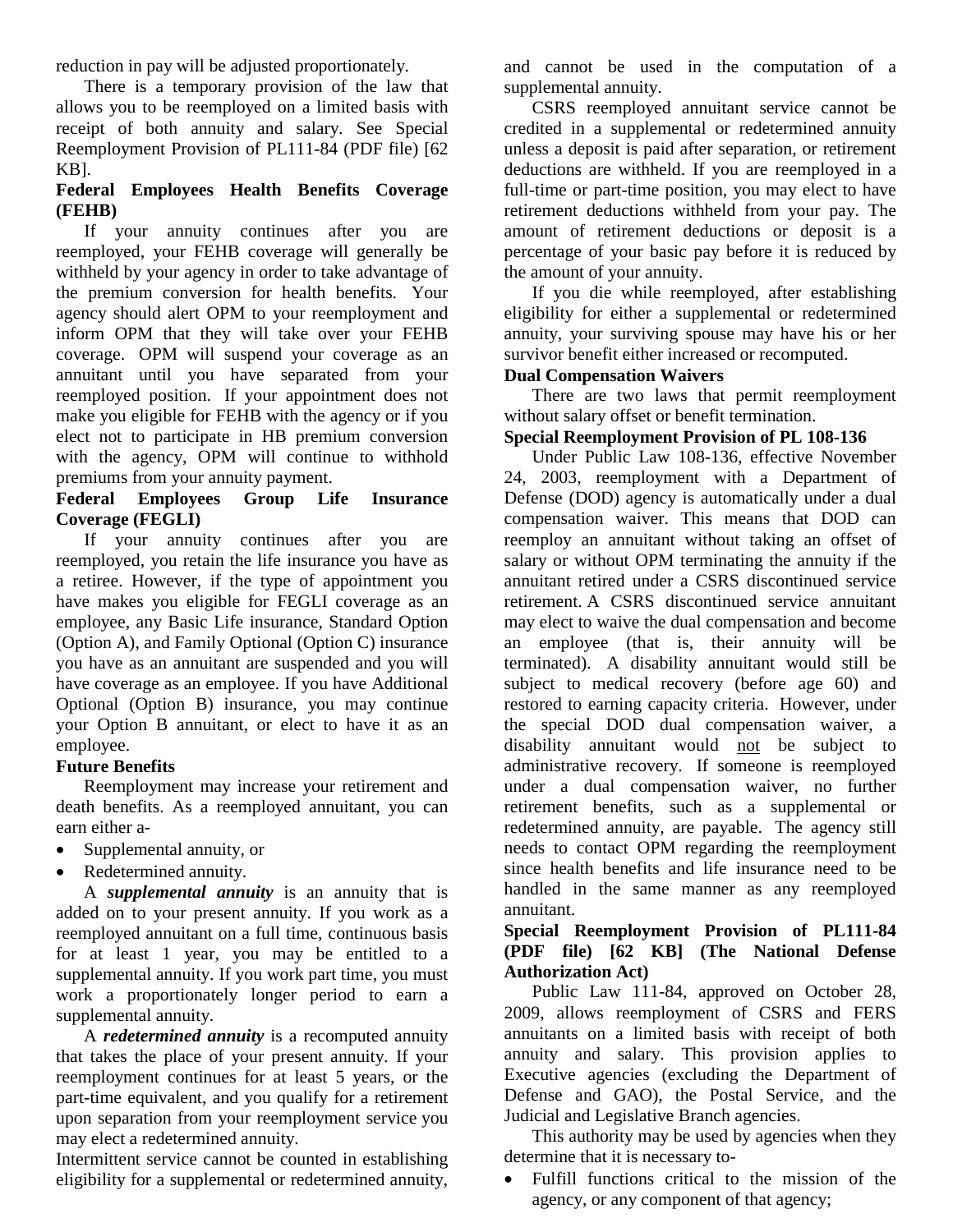- Assist in the Implementation of oversight of the American Recovery and Reinvestment Act of 2009 or the Troubled Asset Relief Program under title I of the Emergency Economic Stabilization Act of 2008.
- Assist in the development, management, or oversight of agency procurement actions;
- Assist the Inspector General for the agency in the performance of the mission of the Inspector General;
- Promote appropriate training or mentoring programs of employees;
- Assist in the recruitment or retention of employees; or
- Respond to an emergency involving a direct threat to life or property or other unusual circumstances.

Individuals reemployed under this provision, serve under appointments limited to a year or less. An annuitant may not serve under this provision for more than 520 hours of service during the period ending 6 months following the individual's annuity commencing date; for more than 1040 hours of service during any 12-month period; or for more than a total of 3120 hours. Individuals employed under these provisions are not entitled to any additional annuity benefits based upon that employment.

This provision expires on October 27, 2014.

### **Special Information for CSRS Disability Annuitants Considering Federal Reemployment**

- If you are reemployed on a permanent basis in a position equivalent in grade and pay to the position from which you retired, OPM may find that you have recovered from your disability.
- If you are reemployed subject to medical and physical qualification standards equivalent to those of the position from which you retired, OPM may find that you have recovered from your disability.
- The pay of the position in which you are reemployed, prior to the offset of annuity, will be included as earnings in determining whether the disability annuity will stop due to restoration to earning capacity.
- Receipt of, or continued entitlement to receive, full or partial injury compensation benefits from the Department of Labor's Office of Workers' Compensation during reemployment, when those benefits are based on the same injury or medical condition that is the basis for OPM's award of disability retirement, is conclusive evidence (unless there is contravening medical evident) that you have not recovered from your disability.
- If you are age 60 or over, your annuity cannot be stopped because of your earnings, and OPM can find that you are recovered only if you request to be found recovered.

**Federal Employees Dental and Vision Program (FEDVIP)**

# **Not receiving an annuity**

If you are no longer an annuitant, then your FEDVIP coverage as an annuitant ends. If your appointment is one that gives you eligibility for FEHB coverage, then you may enroll in the FEDVIP program when you are reemployed.

# **Still receiving an annuity**

If you go back to work and you are in a position that conveys FEDVIP eligibility, you must contact BENEFEDS (1-877-888-3337), if you want your premiums to be deducted from your paychecks. Most reemployed annuitants want to make that change because retirees pay FEDVIP premiums with post-tax dollars and employees pay FEDVIP premiums with pretax dollars. If your new position does not convey FEDVIP eligibility you may retain the coverage as an annuitant.

#### **Employment in the Private Sector Effect on Your Basic Annuity:**

# • **If you retired under CSRS -**

# *CSRS Basic Benefit*

Your employment outside the Federal service will not affect your basic annuity payments unless you're receiving a disability annuity and are under age 60. If you're a disability retiree under age 60, you will be subject to the 80% earnings limit. You reach the 80% earnings limit if, in any calendar year, your income from wages and self-employment is at least 80 percent of the current rate of basic pay for the position from which you retired.

If you have any questions regarding retirement, please call me. Merry Christmas and Happy New Year to all of you.



**RCHBP** *Brenda Prevatte*

If you were at the Fall Booster, you learned a lot from several people about auto and home insurance. The stewards, as always, had a lot of good information for us on the upcoming mail count and what's new in both districts.

We have a great representative in Ali Sherrill, Supervisor Coventry Healthcare. She was invited to attend the Fall Booster but was unable. She sent a lot of great information to share.

Everyone who has Coventry Insurance should have received a letter and a packet. If not, you need to contact Coventry at 1-800-638-8432. The cost for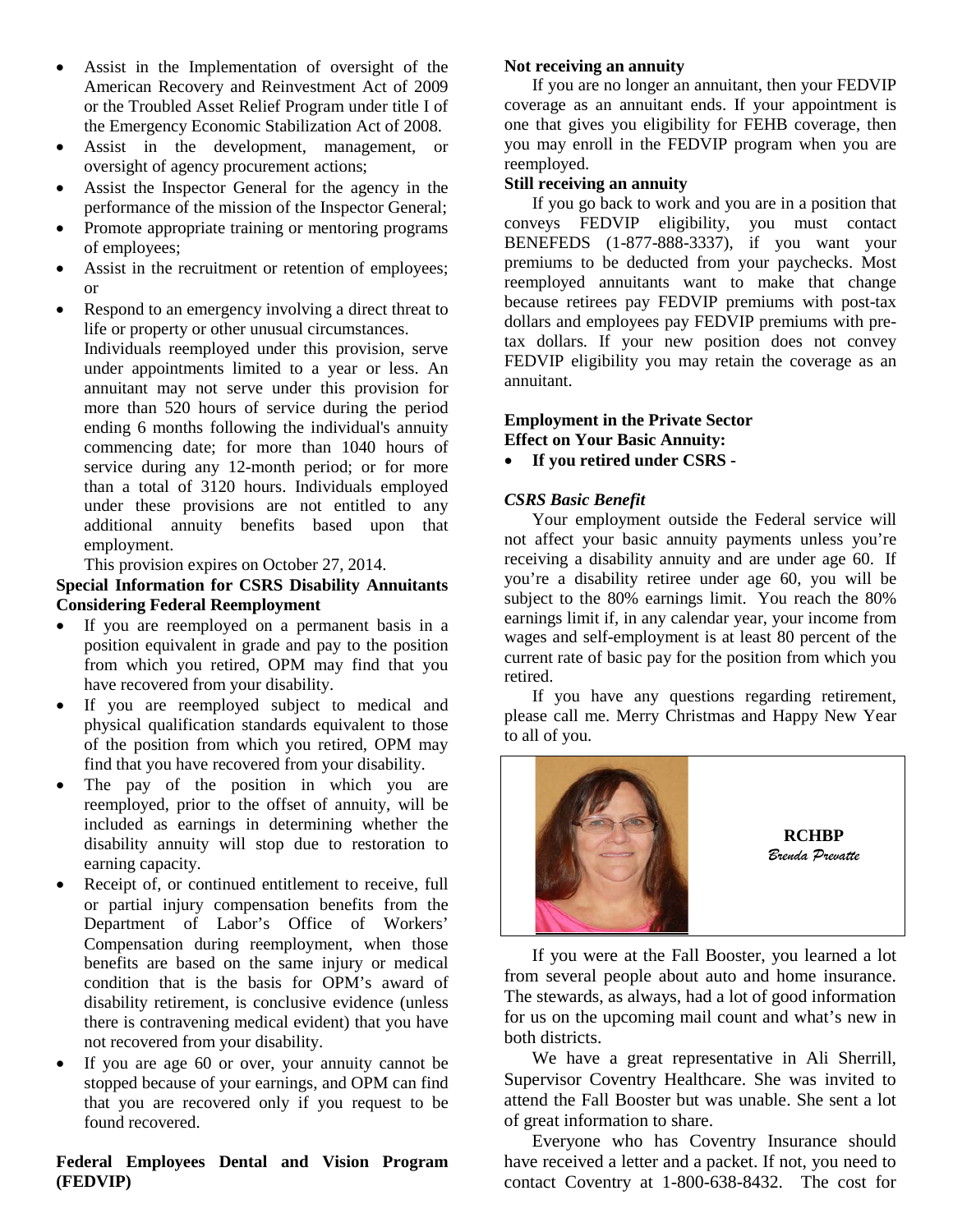Rural Carriers in 2015 self only is \$76.45 and family \$110.15.

One of the problems I keep hearing about is, my provider is not in the network. You can request that your provider be added, by going on line to their website at rcbp.coventryhealthcare.com and clicking the provider nomination form. This form can submitted to Coventry for consideration. If you are looking and see that in 2015 your provider is not in the Aetna network, then you need to call the number above to have them help you out.

# **Here are some Did You Know Facts:**

- $\triangleright$  Coverage for preventative care is paid at 100% when services are rendered by an in-network provider \$10 copayment for services provided in a convenient care clinic, such as a CVS minute Clinic or a Walgreen Take Care Clinic.
- The RCBP pays 100% of covered charges for drugs, services and supplies for the treatment of cancer!
- Combined the separate out-of-pocket limits for medical care and covered prescription medications.
- CVS Caremark has changed its name to CVS Health.
- Members will access Aetna Choice POSII (Open Access) providers (we will no longer use Coventry National Network).
- RCBP members can now obtain their flu shots at their CVS Health participating pharmacy using their drug card with no member cost sharing!
- CVS Health now has a dedicated number for RCBP members: 1-800-292-4182.
- $\geq$  All members will change from their current Coventry National Network to Aetna Choice POS II beginning 01/01/2015.
- > All members will receive a new RCBP ID along with a letter at the end of November or December. It is important that you do not begin to use this card until 01/01/2015.

If you need help call the customer service for RCBP at 1-800-638-8432. Their hours are Monday through Thursday 8:00 as to 5:30 pm and Friday 8:30 am to 5:30 pm.



# **Auto-Homeowners' Insurance Update**

#### *Brenda Gibbs*

# **How does your insurance rate?**

- $\checkmark$  Do they have 60 plus years of experience?
- $\checkmark$  Do they have an understanding of the Tort Claims Act?
- $\checkmark$  Do they have full rental car coverage?
- $\checkmark$  Do they have knowledge of rural carriers?

#### **What discounts do they offer?**

- $\checkmark$  Paid in full discounts
- $\checkmark$  Safe driver discounts
- $\checkmark$  Multi-vehicle discount
- On-star subscriber discount

#### **What services do they offer?**

- $\checkmark$  Convenient payment options
- $\checkmark$  Guaranteed claims service satisfaction
- $\checkmark$  Valet service- After an accident will your repaired auto be returned to you and the rental picked up?
- $\checkmark$  After an accident will they find a replacement vehicle if yours has been totaled?
- $\checkmark$  Will they inspect it after an accident to ensure it's in top condition?
- $\checkmark$  Emergency expense allowance

Be sure you get the most out of your insurance company and the most value for your money.

# **2015 State Convention**

# **June 14-17, 2015**

Hilton Wilmington Riverside Hotel [301 N Water St Wilmington, NC 28401](http://www.google.com/url?sa=D&oi=plus&q=https://maps.google.com/maps?expflags%3Denable_star_based_justifications:true%26ie%3DUTF8%26cid%3D538575806005535051%26q%3DHilton%2BWilmington%2BRiverside%26iwloc%3DA%26gl%3DUS%26hl%3Den) (910) 763-5900; \$139 / night

### **South Atlantic Conference (SAC)**

Place: [Crowne Plaza Airport Hotel](http://www.crowneplaza.com/hotels/us/en/atlanta/atlat/hoteldetail)  [1325 Virginia Avenue](http://www.crowneplaza.com/hotels/us/en/atlanta/atlat/hoteldetail) [Atlanta, Ga 30344](http://www.crowneplaza.com/hotels/us/en/atlanta/atlat/hoteldetail)

#### **Saturday January 24 – Monday January 26, 2015**

#### **Room rates: \$96 plus tax with parking included (\$6 parking for those staying off-site)**

#### **Phone #: 404-768-6660 (ask for SAC rate) 888-233-9527**

South Atlantic Conference SAC 2015 will be held in Atlanta, Georgia January 24, 25 & 26, 2015, at the Crowne Plaza Atlanta Airport, Atlanta, GA. Telephone # 1-404-768-6660. The room rate will be \$96 with free parking for guests of the hotel. If you stay elsewhere and drive in the parking will be \$6 per day, if you get your parking pass stamped the charge for parking will be half price. Please plan to attend the Atlanta Postal Credit Unions' Annual Meeting also on Saturday, January 24.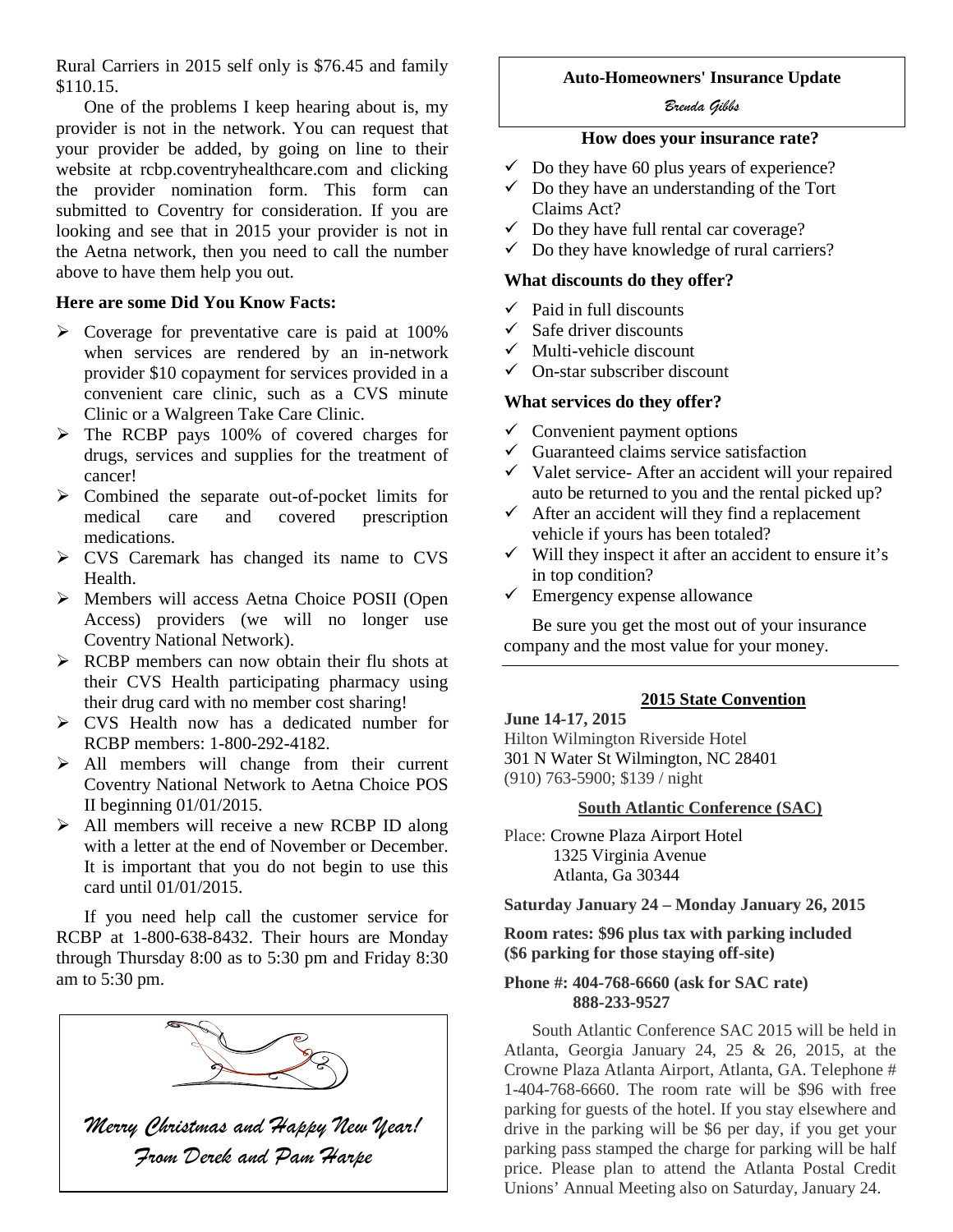

# **Have I gotten your attention yet?**

Recently I spoke with our lobbyist Paul Swartz. There are six bills before the house and senate that I have been watching. The first two are H.R. 630 (DeFazio) and S.316 (Sanders). They are called "the Postal Service Protection Act" and if passed into law would eliminate the future retiree health benefit prefunding requirement, protect six-day mail delivery and prevent the closure of rural post offices. Paul says he doesn't see these two going anywhere.

The next one is H.R. 2748 (Issa). This is the House version of "The Postal Reform Act." This bill moves the Postal Service to five-day delivery, removes protections for injured workers and eliminates to-the-door delivery in favor of cluster boxes. Paul says he hasn't heard much about Chairman Issa's plans during the lame duck session of Congress to advance HR. 2748. He thinks if any version of postal reform is to pass the House; it will be up to the House Leadership to bring it up.

Next is S. 1486 (Carper). This is the Senate version of "The Postal Reform Act." It threatens the integrity of the Federal Employees Health Benefits Program by removing postal workers and retirees from the program, cuts workers' compensation benefits and eliminates the Federal Employees Retirement System pension for new hires. Paul says that Sen. Carper would like to get his bill passed during the lame duck session, but he thinks it's a long shot. Lame Duck sessions are typically predicated on how the elections went. If the Democrats had kept control of the Senate, we might have seen something on postal reform get passed but even then it was a long shot. Republicans won control of the Senate and he doesn't see much getting done during the lame duck session as the Republicans will control both houses of Congress next year, so they will want to do as little as possible knowing they control the agenda next year.

Finally, we have H.R. 4193 (Issa) and S.2117 (Warren), "The Smart Savings Act." These bills would take new employees automatically enrolled in

the Thrift Savings Plan and have their funds deposited in the L (Lifecycle) Fund instead of the G Fund. Paul thinks both HR 4193 and S. 2117 have a very good chance of passing as there seems to be a lot of support for this non-controversial legislation. In reality, once again it all comes down to when does Congress *have* to get done during the lame duck in the time they have (i.e. fund the government, nominations) versus *what they would like* to get done during the lame duck.

I highly recommend that anyone who has not already signed up for the E-Network Activist mailing list go to the National Website and sign up as soon as possible. We cannot risk waiting on a monthly National Magazine or bi-monthly state paper to learn about what is happening in Washington. The E-Network Activist list allows Paul or Jeanette to notify us whenever it is important that we take action immediately. Please sign up as soon as possible.

**We desperately need your financial support to keep our lobbyists working on Capitol Hill and --- - if you have not called your member of Congress and both Senators to voice your support of six day delivery; WHY THE HECK NOT? The election is now behind us and Senator Hagan's seat will have a new occupant come January. Continue to call them and write letters to their in-state offices. Make your voice heard and protect your job and benefits and the future of the United State Postal Service.**

| NC Membership $(10/31/2014)$                | -4.668 |               |
|---------------------------------------------|--------|---------------|
| NC PAC Donors $(10/31/2014)$                |        | $105(2.25\%)$ |
| Members missing (10/31/2014) 4,563 (97.75%) |        |               |

2.25% of our members are carrying a lot for the rest of us. Please send in your PAC donation today.

Just imagine the power this organization would have if the numbers above could be reversed. UPS would no longer be the largest lobbying organization, it would be **US**.

You don't have to break your bank account to support PAC. We have members that have donated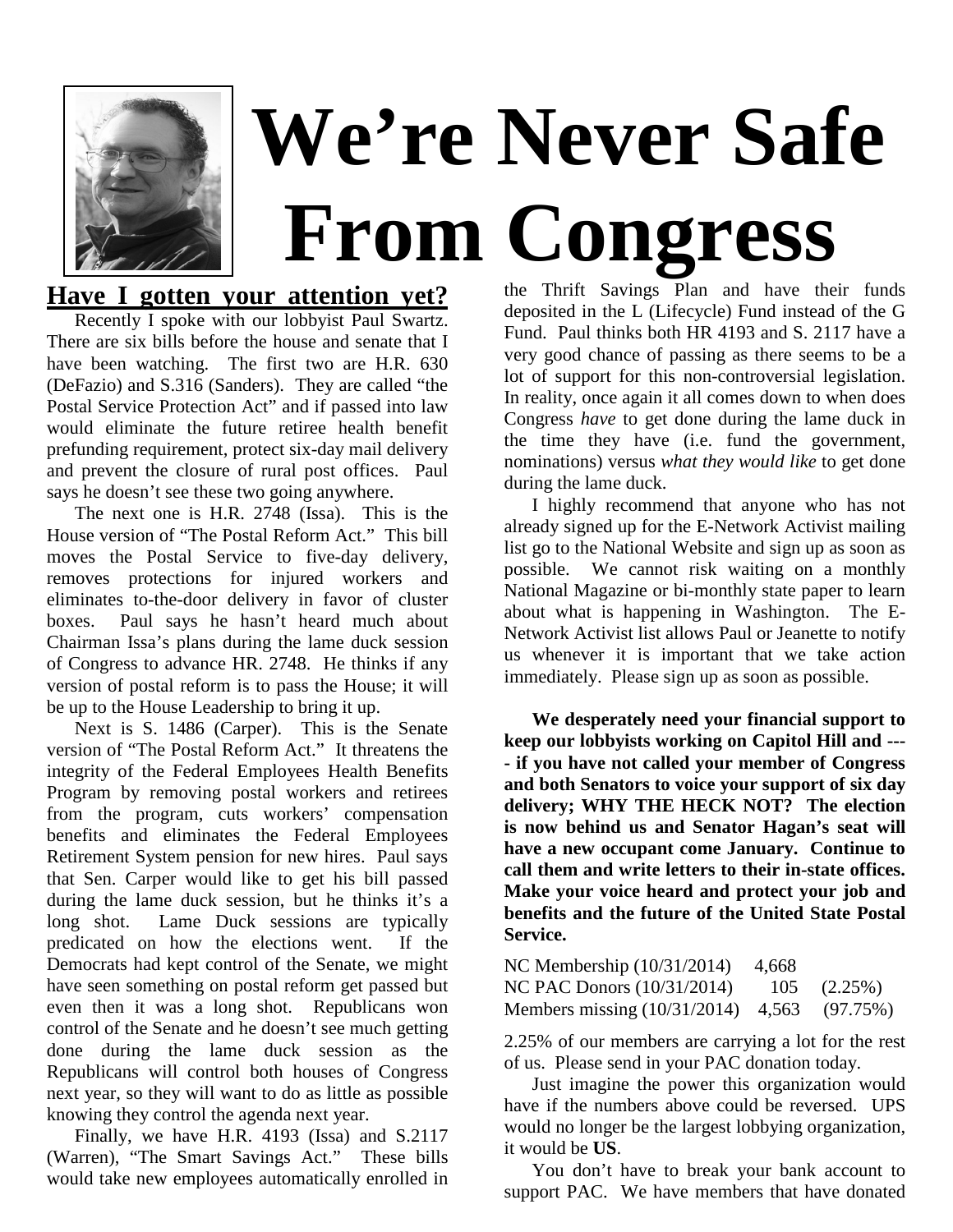\$5 this year and we will have members that will hit \$500 or \$1000 or more by the end of the State Convention. Every donation helps. Make your donation today.

Thank you.

#### **Mail PAC Donations to:**

**Van Heath 25722 US HWY 64 Jamesville NC 27846-9272**

**Phone: 252-792-6614 Cell: 252-809-2144 Email: vheath@embarqmail.com For internet security; when emailing, Subject line should read "PAC"**

# **2014-2015 PAC Donor List**

#### **SAPPHIRE Level (\$2000+)**

Danny Caudle

#### **RUBY Level (\$500-999)**

Brenda Prevatte

#### **ELITE Level (\$250-499)**

Doug Byrum James Comer Dennis Conley Derek Harpe Van Heath Robin Hoyle Bryan Hudgins Ronald Lineberger Brenda White

#### **EXECUTIVE Level (\$100-249)**

Robert Black Sally Corriher Jeanette Dwyer Louise Fulwood Phillip Fulwood Brenda Gibbs Vicki Gray Robert Gurganus Stanley Howell Brenda Johnson Carl Kelly Kelly Kenny-Futch Harry Kirk Harold Knight Marlo Mobley

# **EXECUTIVE Level (\$100-249)**

# **(continued)**

Gail Naillon Debbie Neal Dale Sain James Simmons Alfred Stallings Charles Stewart Ann Voliva Doretha Wagoner Pam White Pete Williford

### **LEADERSHIP Level (\$50-99)**

Gail Althoff Jaymi Athey Donald Ayscue Chris Barber Sherri Garland Grayling Harrington Priscilla Hedgepeth Jerry Huffines Terry Huffines Cathy Hogan Judith Jones Christine Laney Sue Ligon Gary Miller Mitch Reece Mike Shue Bethany Small

#### **SUPPORTER Level (\$5-49)**

Thomas Adams George Anderson Diana Andrews Bonnie Arsenault Brenda Bateman Bobbie Battle Angela Bethea Alton Bryan Cynthia Bunch Marlene Cantler Fern Daniels Sandra Demurry Chris Derrick Everine Drake Vivian Earley Kay Elswick Ken Frazier Thad Gaylord Terrie Hauck Dianne Horne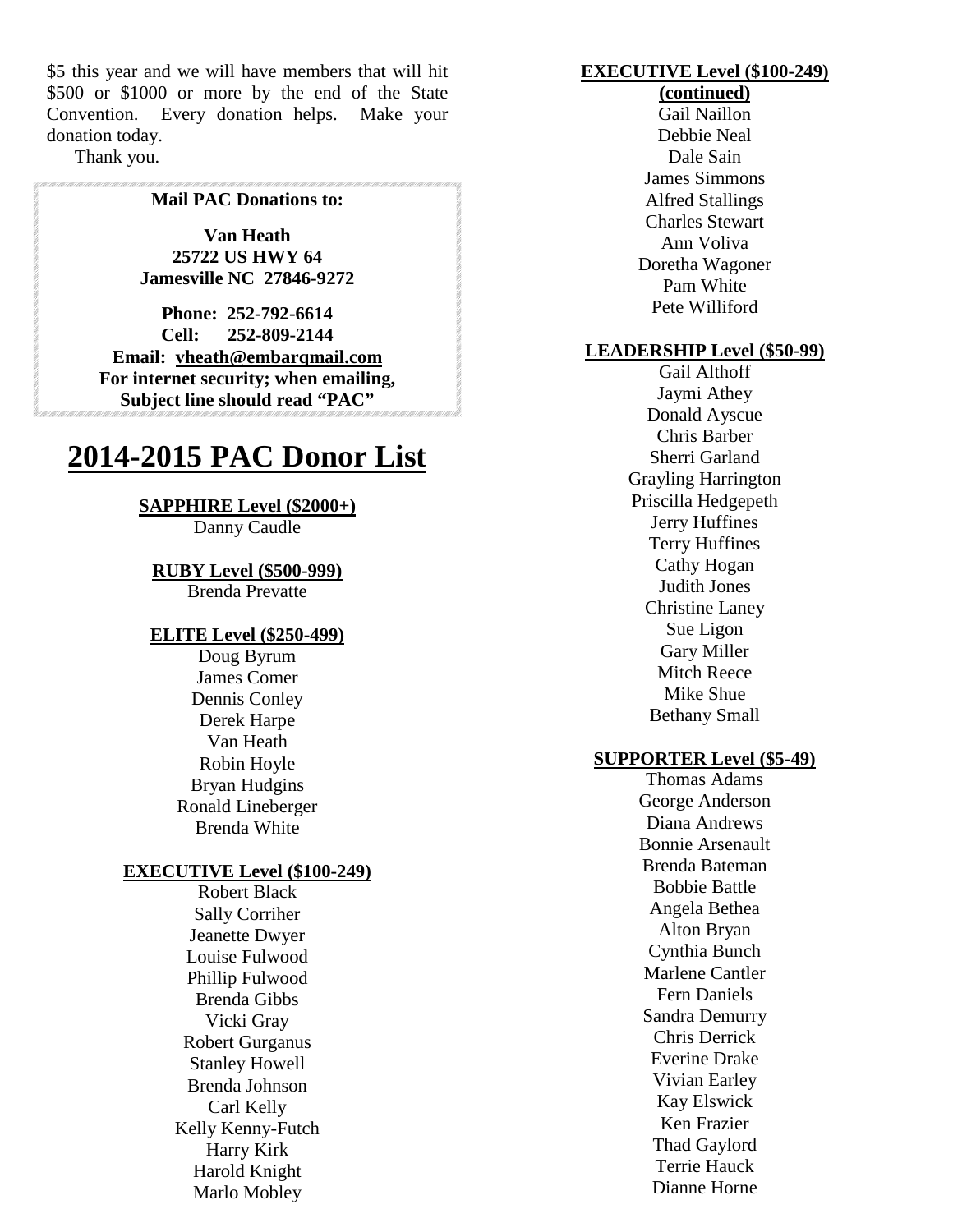### **SUPPORTER Level (\$5-49)**

**(continued)** Nancy Hunnicutt Wanda Hutter Bonnie Johnson Angie Jones Mary Josewitz Victoria Keathley Janet Kight Karen Klop Robert Kribs Janet Leohr Missi Liverman Sherry Lowry Jadwiga McClelland Norbert Mildner Marlo Mobley Sharon Moore Jim Morrison John Naile Reggie Neil Nancy Odham Kim Ranker Cecil Reaves William Richardson Laneechi Scott Christina Snipes Phermela Tann Kenny Thompson Dianna Valente Nancy Walden Betty Westbrook Joseph Whitley Herbert Williams Denise Perri-Wood

# **SUSTAINING MEMBERS**

Marlene Cantler Sally Corriher Chris Derrick Ken Frazier Van Heath

# **SUSTAINING MEMBERS**

**(continued)** Bonnie Johnson Mary Josewitz Janet Kight Christine Laney Sue Ligon Missi Liverman Jadwiga McClelland Norbert Mildner Jim Morrison Reggie Neal Kim Ranker Cecil Reaves Mitch Reece Dianna Valente Betty Westbrook Joseph Whitley

# How Can I Contribute?

• Automatic Deduction • Electronic Funds Transfer • Direct contribution through state chair • Participate in a state fundraiser





**Help Protect an American Institution**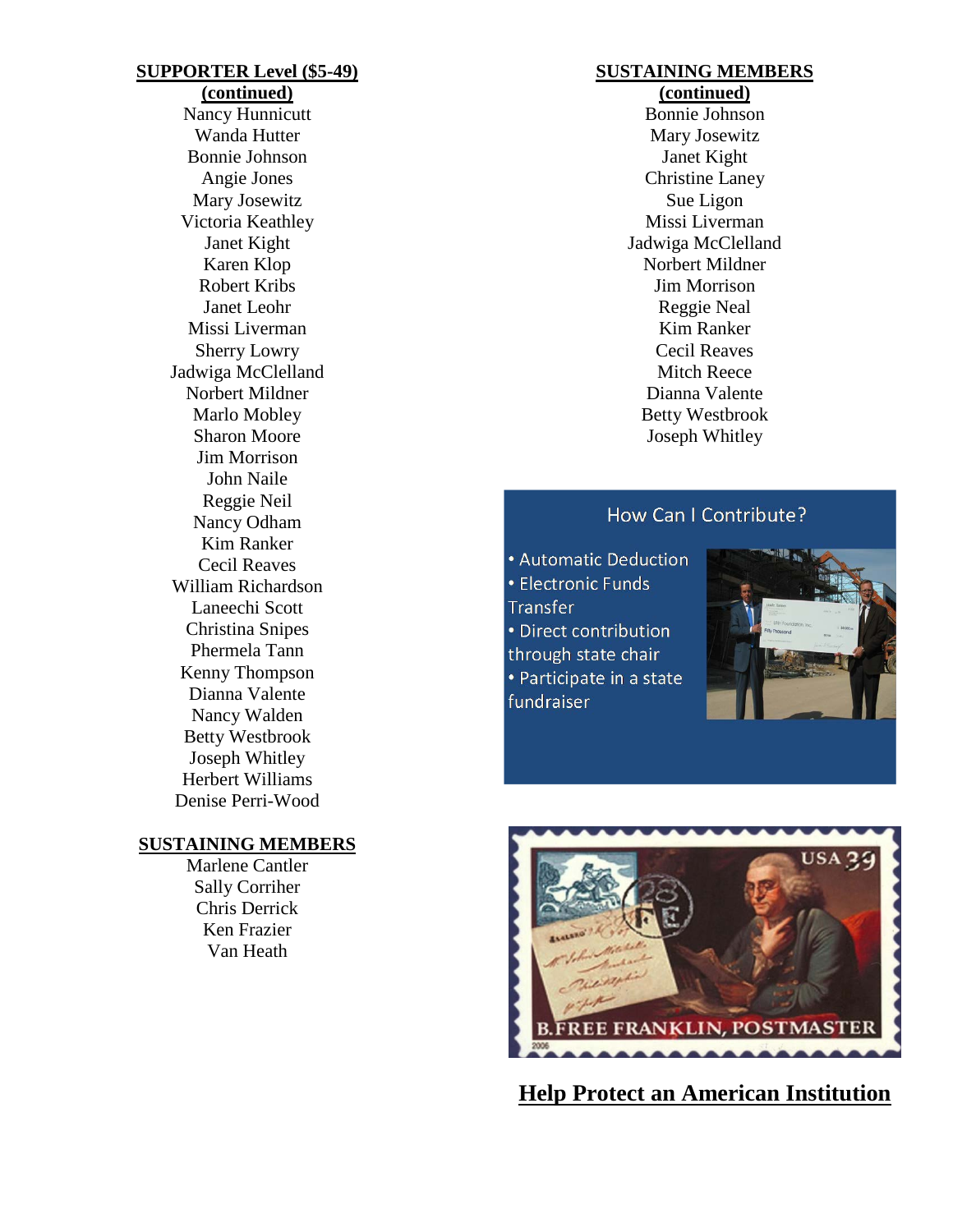#### **North Carolina District Representatives**

**Mid-Carolinas** Greensboro

Sally Corriher PO Box 460 China Grove, NC 28023-0460 704-855-2629 Sally.Corriher@nrlca.org

Frank Suttles PO Box 745 Carrboro, NC 27510-0745 919-932-7835 James.Suttles@nrlca.org

# **Assistant District Representatives**

# **Mid-Carolinas** Greensboro

**Barbara Smith** PO Box 14985 Raleigh, N C 27620-4985 919-212-1564 Barbara.Smith@nrlca.org

**Tracy Davidson** PO Box 277 Matthews, NC 28106-0277 704-821-8016 Tracy.Davidson@nrlca.org

**Bethany Small** Assistant District Representative (ADR) Part Time PO Box 11001 Southport, NC 28461-1001 910-477-2429 Bethany.Small@nrlca.org

> **Kelly Kenny-Futch** 910-270-4986 **Brenda Prevatte** 910-738-8424

# **Area Stewards**

**Barbara Smith** PO Box 14985 Raleigh, N C 27620-4985 919-212-1564 Barbara.Smith@nrlca.org

**Bryan W. Hudgins** PO Box 26 Eure, NC 27935-0021 252-357-2406 Bryan.Hudgins@nrlca.org

**Jeff Essick** Assistant District Representative (ADR) PO Box 12001 Winston Salem, NC 27117-2001 336-618-5095 Jeff.Essick@nrlca.org

# **Mid-Carolinas Greensboro**

**Daniel Caudle** 336-692-0147

**Gail Nailon** 336-504-3519

**Brenda White** 252-339-7792

# **Mid-Carolinas**

# **District Representative** *Sally Corriher*

Mail Count is coming February 7 and ending on February 28, 2015. Remember it is an opt-out count. Both you and the manager have to sign the opt-out form or you will be counted.

Mail Count Training has been set up. The dates for the training in Mid Carolina will be on the following dates:

- **January 6, 2015--Kinston at the Hampton Inn, 1382 Hwy 258 South**
- **January 7, 2015--Wilmington at the Hampton Inn University, 124 Old Eastwood Road**
- **January 8, 2015--Fayetteville at the Holiday I-95, 1944 Cedar Creek Road**
- **January 13, 2015--Charlotte at the Holiday Inn, 2707 Little Rock Road**
- **January 14, 2015--Asheville at the Comfort Suites, 890 Brevard Road**

# **TRAINING START TIME** 6:30 PM

# **ENDING TIME** 9:30 PM

Mail Count Training is for **YOU** so please make every effort to attend a training near you!

#### **Leave Year**

The new leave year begins on January 10, 2015. If you have over 55 annual leave days, you need to take your any leave over the 55 days prior to January 10 or you will lose those days. Management should work with any regular carrier who is in this situation. Call an Assistant District Representative or me if you are having problems scheduling your leave.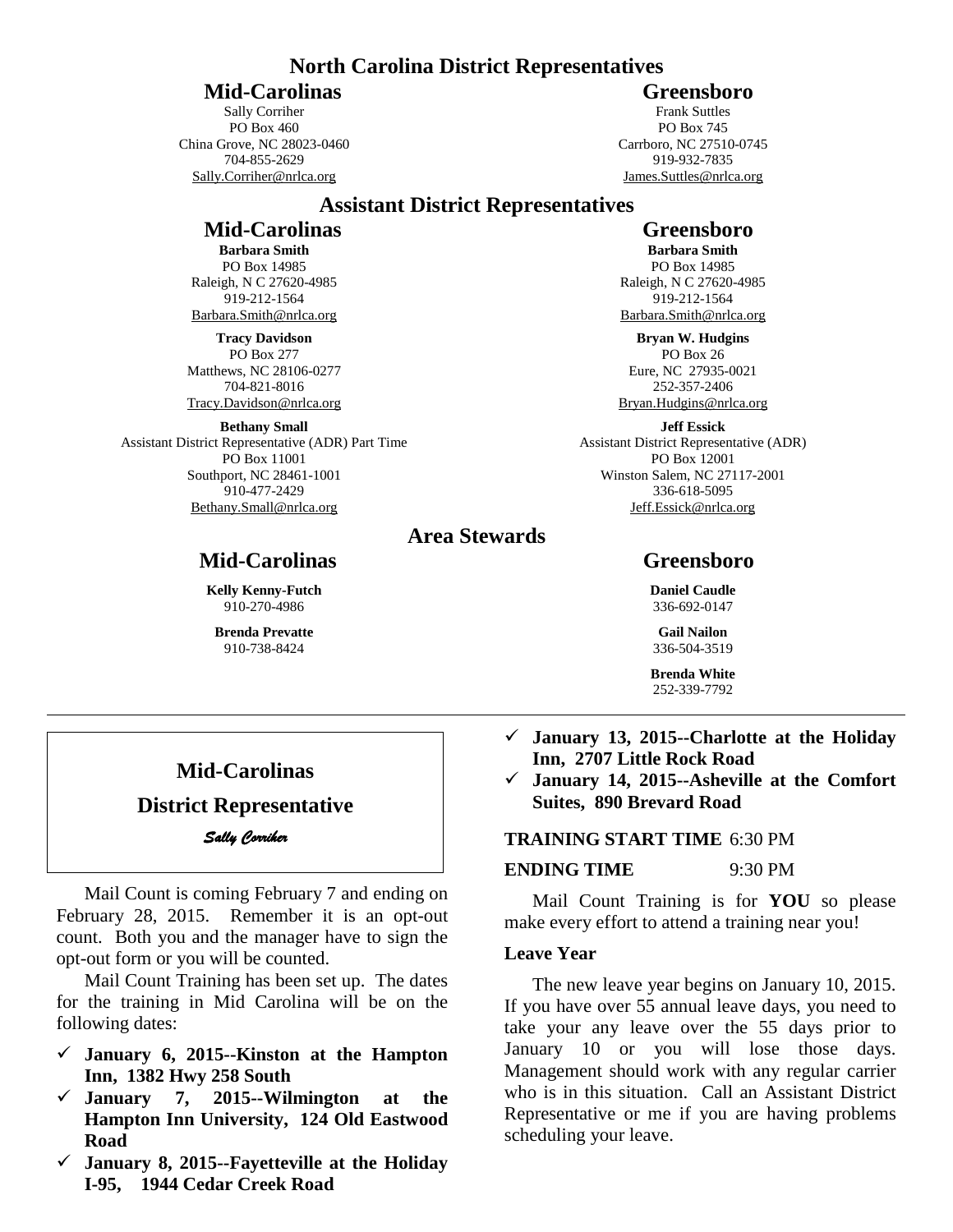# **Safety**

Any rural carrier who involved in a preventable vehicle accident must be retrained prior to being allowed to drive a postal vehicle (LLV, FFV, or van) or a POV on duty. The District Manager must approve all training requests. He will approve the training within a day of receipt in his office the request for training. Local management is responsible for getting this request to the District Manager quickly. It has been brought to our attention that the carriers are sitting home for more than a day while waiting for this training to be scheduled. You should file a grievance immediately for compensation for the days you are home waiting for training.

Please drive with your eyes on the road—not on the mail or on the cell phone. **Drive defensively**! For some reason other drivers cannot see the big LLV or the flashing amber lights that NC requires all rural carriers to have on our personal vehicles. The **working** amber light is not an option, but a NC law. It has to be seen for 500 feet in both directions. Remember, safety is every ones Remember, safety is every ones responsibility.

Christmas will be here very soon. Barbara, Tracy, Bethany, Brenda, Kelly, and I wish you and all your family a very Merry Christmas and Happy New Year.

# **Greensboro**

**District Representative** *Frank Suttles* 

# **News from the Greensboro District**

# **Christmas Overtime**

The Christmas overtime period is from Saturday, December 6 through Friday, December 26, 2014. During this time a regular rural carrier who works his relief day and is entitled to and Xday must be given the X-day as scheduled by the employer within the same pay period in which the relief day was worked. (Ref.Article 9.2.C.S}

If the X day is not received within the same pay period, the employer will compensate the regular rural carrier 100% of the carrier's daily rate of pay in lieu of the X day. (Ref.Article 9.2.C.S}

Regular rural carriers are prohibited from scheduling previously earned X days from the beginning of the guarantee period (October 18, 2014} through the end of the designated Christmas period (December 26,

2014}.

**Remember:** Christmas overtime is not an entitlement. Management has the right to control overtime by utilizing auxiliary assistance in the office or on the street. While management has the right to control overtime, carriers should not be intimidated or pressured to work unsafely by rushing around the route.

Christmas assistance is additional service provider on a rural route during the Christmas period. For regular carriers, Christmas assistance applies only to assistance given by the carrier, on his/her relief day, while a replacement carrier carries the full route.

For replacement carriers it applies to any assistance provided on a regular or auxiliary route during the Christmas period.

Regular carriers can perform Christmas assistance only on their relief day. Therefore, only regular carriers assigned to a J or K route may report Christmas assistance. There are no provisions for paying a regular carrier for performing service on a Sunday, on an actual holiday, or on any route other than their own.

# **MAIL COUNT**

I urge each rural carrier, both regular and substitute carriers, to attend upcoming mail count trainings. I don't care how many counts you been through or mail count trainings that you been to, most carriers will forget something, for at least a few days during the mail count. Missed opportunities at a mail count can be fatal. Once you've gone through the count and gotten all that you thought you were entitled to, invariably, you find or see something that you forgot. Remember, it's your route, it's your money, is it not worth a little time to attend the mail count trainings to make sure you're going to be all you can be.

RCA's, you ask, how does this affect me? During the mail count you may have to work a route on a daily basis. If it's not counted correctly then the wrong credits would be in place and you would not get the proper time that you deserve. This cuts down the time that the route is given on a daily basis therefore hurting the overall evaluation of the route which affects the time given to do the route. At the pre-count conference would be the time to address any issues that have come up in the past or any issues that you might see in the future. It is the time that carriers and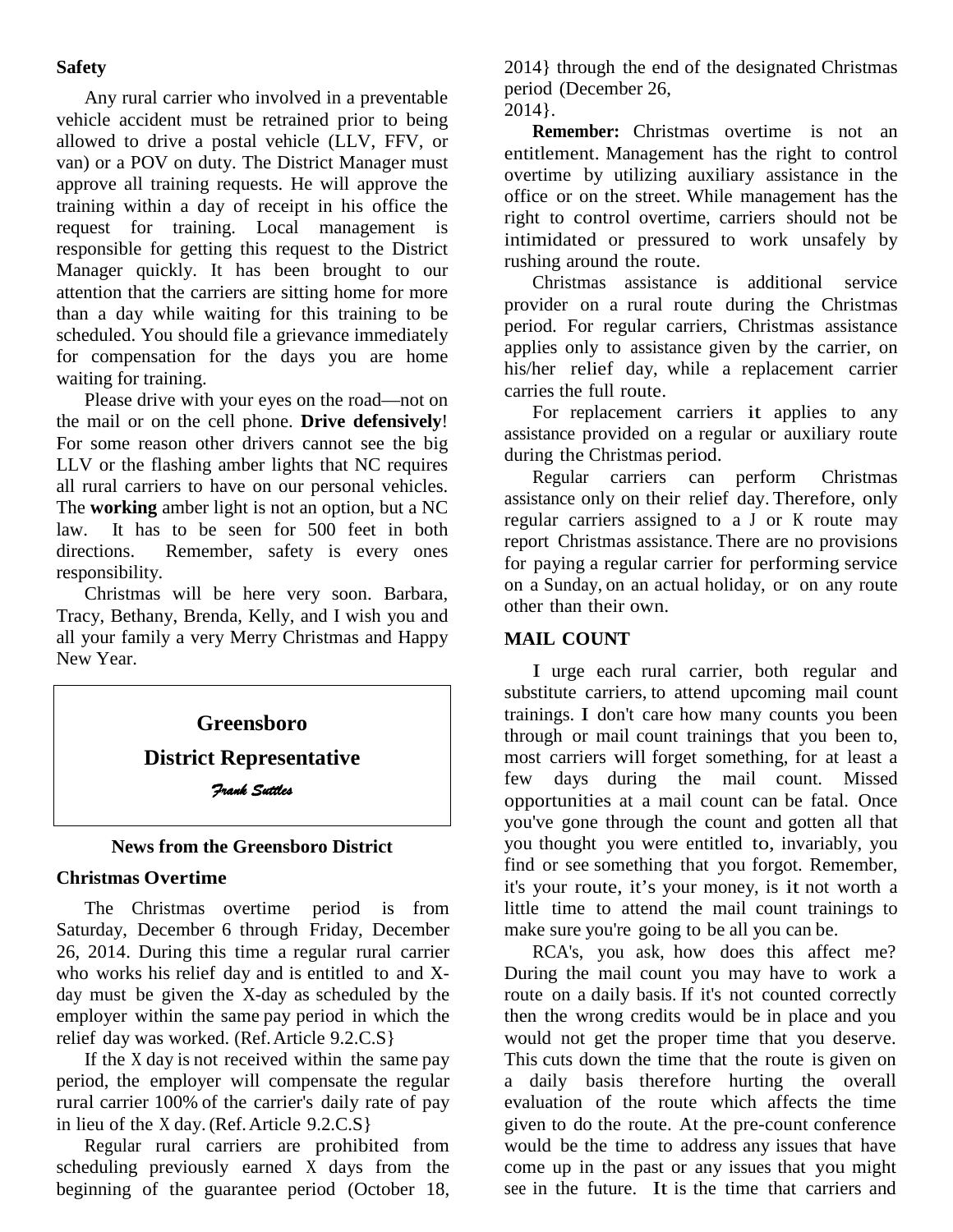management can agree on certain issues rather than waiting till the mail count is actually going on and management does not have time to talk to you. Some kind of documentation in writing from the pre-count conference could help in any discrepancies that may show up later.

There will be a three week mail count from February 7 through February 28, 2015.This will be an opt-out count. This means that both management and the rural carrier have to agree to opt out in writing for the route to not be counted. If either management or the carrier does not opt out then the route will be counted. At this time I have not received any indication from management as to what their plans may be about the number of routes that will be counted. You should plan accordingly and attend the mail count training seminars.

Mail count training will be held the first full week in January 2015. We have scheduled the mail count trainings as follows:

- $\checkmark$  January 6 at the Crowne Plaza Hotel in Hickory. The address is 1385 Lenoir Rhyne Blvd.SE,
- $\checkmark$  January 6 at the Bob Martin Center in Williamston. The address is 2900 Hwy 125 S.
- $\checkmark$  January 8 at the Embassy Suites in Greensboro. The address is 204 Centreport Drive.
- $\checkmark$  January 8 at the North Raleigh Hilton. The address is 3415 Wake Forest Road. All mail count trainings will be from 6:30 till 10:00.

# **SAFETY**

The Safety teams are still out and about EVERY DAY. Make sure you are doing your job in a safe manner. I get a report on a daily basis that shows the number of accidents/ incidents that all carriers are involved in. We have way too many carriers that are injured each day because of accidents. Do your job the right way and hopefully, you'll be able to walk back into the house at the end of the day just as you walked out that morning. FOLLOW PARKING PROCEDURES ANYTIME YOU DISMOUNT YOUR VEHICLE!!!! If you don't and a member of management sees you, there is a very good chance that discipline will follow, up to and including removal.

Hoping to see you at the mail count trainings!!! Barbara, Bryan, Gail, Brenda, Jeff, Daniel, and Frank

*MERRY CHRISTMAS* to all and hoping for everyone to have a very prosperous and *HAPPY NEW YEAR.*

# **SAC 2015 Is The Place To Be**

Do you have questions about your job, the Contract? You won't find a place with more information or informed people to answer your questions, than at the upcoming 2015 South Atlantic Conference (SAC). We have National Officers, Insurance Specialist, Retirement Specialist and many more scheduled, just to answer your questions.

The conference begins on Saturday, January 24 and goes through noon Monday, January 26. The location is the Crown Plaza Atlanta Airport Hotel at 1325 Virginia Avenue. To make reservations you may call 888-233- 9527 or 404-768-6660 and give the name of the South Atlantic Conference. Room rate \$96.00 plus tax. Parking is complementary if you are staying at the hotel, but there is a \$6.00 fee if you stay off site.

Our goal is to provide the membership with as much of the latest information possible concerning our craft. We provide this information through seminars, invited speakers from craft and management and through Q & A. This conference will provide you with the best opportunity to spend time with our National Officers.

Registration will be open from 10:00am Saturday thru Monday morning's session. The Atlanta Postal Credit Union will hold its annual meeting Saturday afternoon at 2pm and encourages SAC members to attend. Shuttles to the APCU meeting will begin at 12:15pm and will return attendees following the meeting. For those wishing to drive directions will be available at registration.

Seminars begin on Saturday night at 6:30pm and go thought-out the weekend. Worship service will begin at 8:30am Sunday morning. NRLCA Labor Relations Director Joey Johnson will present a labor seminar. Retirement Specialist, Joni Montroy, will be in house with 2 seminars. The first will be on "Understanding your TSP Benefits" from 6:00pm to 8:00pm Sunday evening. Then the second session of the evening will be from 8:00pm to 10:00pm on "FERS/CSRS Putting It All Together \$\$". She recommends you bring your TSP statement and or your paycheck stub to the sessions, as they will be helpful for reference.

Insurance specialist, Larry Waligora, will be giving a health and benefits seminar.

You will hear from our National President, Jeanette Dwyer, NRLCA legal counsel Michael Gann, legislative staff and many more. Our National Board will be available for Q & A session Sunday afternoon. Monday will begin at 8:30am with remarks from USPS Managers and one of our NRO'S. Followed by Q & A session with a panel of USPS Managers and members of our National Board. This year one of the USPS Managers will be Capital Metro AVP Kristin Seaver.

The conference will adjourn no later than 12 noon.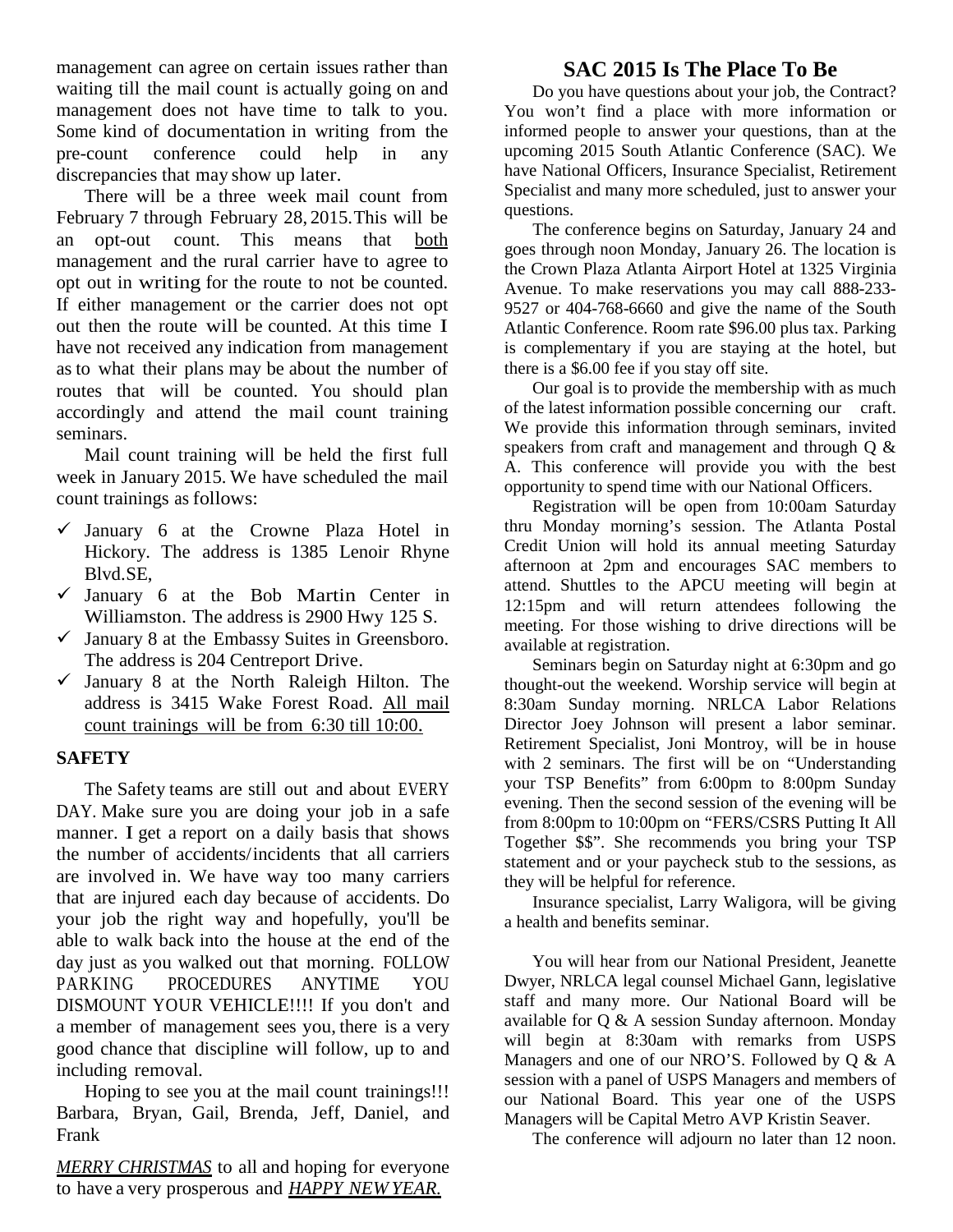# **WHAT TO DO IN CASE OF ACTIVE CARRIER'S DEATH**

- 1. Notify employee's immediate supervisor/postmaster;
- 2. Notify the Secretary/Treasurer of the National Rural Letter Carrier's Association and the State Secretary of the State RLCA where the deceased was a member. Give the Social Security number of the deceased employee;
- 3. If the deceased employee was in receipt of a benefit payment from the U.S. Department of Veterans' Affairs, you may notify the VA by calling 1-800-827-1000. Spouses may also be entitled to VA death benefits and assistance;
- 4. Notify local banks and/or postal credit union;
- 5. Notify the Social Security Administration at the local office;
- 6. Insurance companies for policies on life (if Provident Guild, write Secretary/Treasurer, 1315 Deerfield Rd., S.W., Dalton, OH 44618-9429; if Federal Employees Group Life Insurance contact local personnel office; if NRLCA Life Insurance, 1630 Duke Street, Suite 200 Alexandria, VA 22314), hospitalization (if NRLCA, write Rural Carrier Benefit Plan, 1630 Duke Street, Suite 200, Alexandria, VA 22314), house and automobile (local insurance carrier);
- 7. Notify the Internal Revenue Service and State Income Tax Department;<br>8. Check for safety deposit box and instructions:
- Check for safety deposit box and instructions;
- 9. Change name on all important papers to surviving party's name;
- 10. Notify supervisor/postmaster/employees of the time and place of memorial services;
- 11. Have mortuary obtain enough death certificates for your needs. They can advise how many;
- 12. Give supervisor/postmaster any items belonging to the Postal Service;
- 13. Papers to fill out (available in some post offices from personnel section or postmaster):
	- SF 2800 application for death benefit
	- SF 1153 claim of designated beneficiary for unpaid compensation
	- SF 1155 claim for unpaid compensation, no designated beneficiary
	- FE 6 claim for benefits, federal employee group life insurance
- 14. Check with personnel section or postmaster for annuity for yourself and any minor children;
- 15. If a previous marriage, secure divorce papers;
- 16. If a present marriage, secure marriage license;

17. If the cause of death is due to a job related injury, the Office of Workers' Compensation Programs (OWCP) will pay up to \$1000 burial expenses, minus any amount the VA pays;

18. In the case of job related death, the survivor may also apply for an annuity from the OWCP. He or she can then choose the higher amount, but there are precautions that you need to discuss with Personnel or the Union on this subject.

19. As a surviving spouse you are eligible to continue receiving the NRLCA magazine. Contact your State Secretary to see if the state pays for subscriptions. If they do not, you can mail a check for \$15.00 to the NRLCA to continue receiving the magazine.

#### **Note: A will should be seriously considered. If there is no will, an executor must be named and an expensive court action could result.**

#### **A Look at the National Convention**

Hello everyone, my name is Christina Snipes. I have been an RCA in the Lumberton Post Office since July, 2013. I went to the National Convention this year in Grapevine, TX as a non- delegate. I was asked by the board of North Carolina to write a paper on my experience. Let me tell you something, this was definitely an experience. Through the good and the bad, I enjoyed myself and learned a lot. I would like to thank the board first off for giving me this opportunity to write this paper and share with everyone what my experience was like, also for the opportunity to be able to go to the convention.

We were in meetings from 8 am until 5 pm every day. I learned a lot about the process that helps make up our contract. It was amazing to me to see so many people trying to get resolutions passed to help us as carriers. Of course there were people that didn't agree with everyone else, hey that is going to happen. I really liked the way that people that went as delegates were able to voice their opinion on something as to whether they agreed or disagreed with something. It was nice seeing so many people working towards the same resolution. Even the people that didn't agree with others did it in an adult manner. At times the meetings got boring, however there again that is going to happen.

I would like to stress to everyone that want to go to the National Convention to try and go as a delegate, this way you would have a voice. I am hoping I will be able to go back next year as a delegate so I will have a voice as well. Everyone that was there form the State of North Carolina welcomed me. If I didn't understand what was going on all I had to do was ask and they would help me. If they didn't know the answer to my question then they would find someone that could answer it. There were a few people from different states that helped me feel welcomed as well. Some people would just walk up to me and thank me for coming to the National Convention. It was a great experience. I encourage everyone to at least try and go to at least one Convention in their career. I guarantee you that if you do go you will want to be able to voice your opinion and help make changes.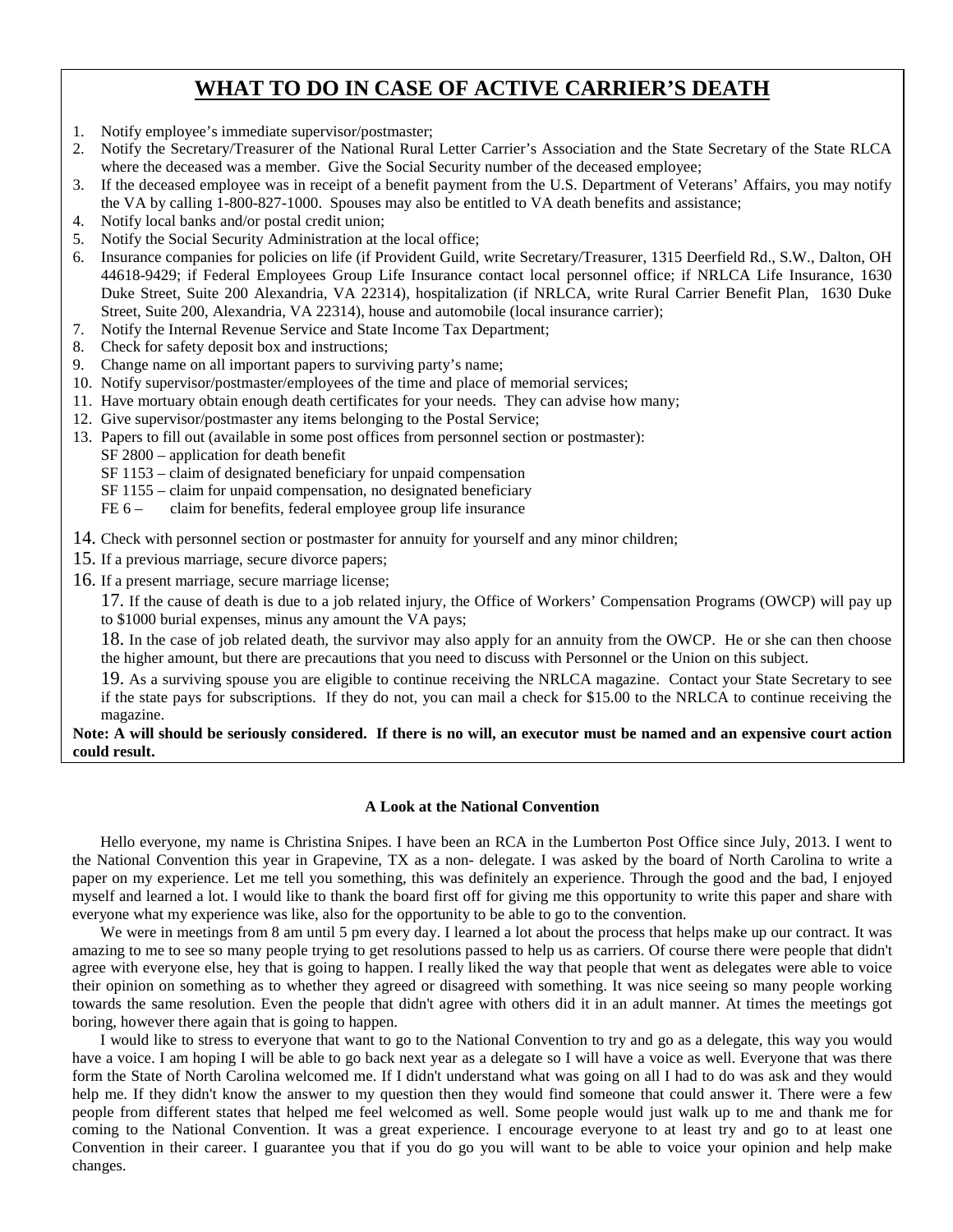# **FIGHT FOR 6-DAY DELIVERY! Contact your Senators and Representatives to urge the continuation of 6-Day Delivery.**

# **To Contact Your NC Senators and Representatives:**

# **NC Senators:**

Richard M. Burr (burr.senate.gov) 217 Russell Senate Office Building Washington, DC 20510 (202) 224-3154

Kay Hagan (hagan.senate.gov) 521 Russell Senate Office Building Washington, DC 20510 (202) 224-6342

# **National Legislative Representatives**

**Congressional District 1:**  G.K. Butterfield (butterfield.house.gov) 2305 Rayburn House Office Building Washington, DC 20515 (202) 225-3101

**Congressional District 2:**  Renee Ellmers (ellmers.house.gov) 1533 Longworth House Office Building Washington, DC 20515 (202) 225-4531

**Congressional District 3:**  Walter B. Jones (jones.house.gov) 2333 Rayburn House Office Building Washington, DC 20515 (202) 225-3415

**Congressional District 4:**  David E. Price (price.house.gov) 2162 Rayburn House Office Bldg. Washington, DC 20515 (202) 225-1784

**Congressional District 5:**  Virginia Foxx (foxx.house.gov) 1230 Longworth House Office Bldg. Washington, DC 20515 (202) 225-2071

**Congressional District 6:**  Howard Coble (coble.house.gov) 2188 Rayburn House Office Bldg. Washington, DC 20515 (202) 225-3065 **Congressional District 7:** 

Mike McIntyre (mcintyre.house.gov) 2133 Rayburn House Office Building Washington, DC 20515 (202) 225- 2731

**Congressional District 8:**  Richard Hudson (hudson.house.gov) 429 Cannon House Office Bldg Washington, DC 20515 (202) 225-3715

**Congressional District 9:**  Robert Pittenger (pittenger.house.gov) 224 Cannon House Office Bldg. Washington, DC 20515 (202) 225-1976

**Congressional District 10:**  Patrick McHenry (mchenry.house.gov) 2334 Rayburn House Office Building Washington, DC 20515 (202) 225-2576

**Congressional District 11:**  Mark Meadows (meadows.house.gov) 1516 Longworth House Office Bldg. Washington, DC 20515 (202) 225-6401

**Congressional District 12:**  Alma Adams 2304 Rayburn House Office Bldg. Washington, DC 20515 (202) 225-1510

**Congressional District 13:**  George Holding (holding.house.gov) 507 Cannon House Office Building Washington, DC 20515 (202) 225-3032

**NOTE:** You may reach any of your legislators by calling the Capital Switchboard at (866) 220-0044 and ask for your Congressional Representative by name. You may also use the tollfree hotline at (877) 217-8234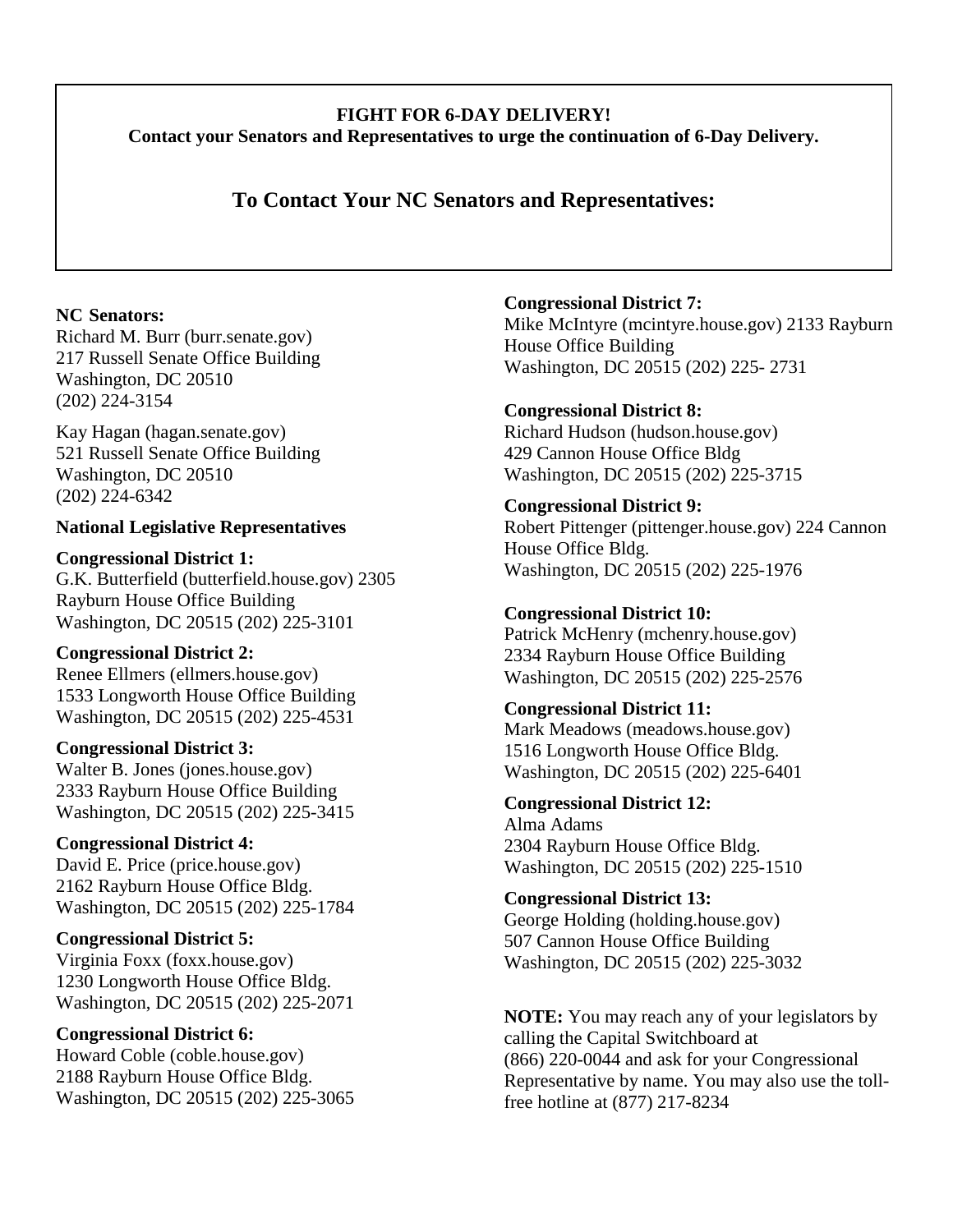#### **NORTH CAROLINA AUXILIARY OFFICERS**

**PRESIDENT MRS. SUSANNE REAVIS** 345 Harvey's Ln Traphill, NC 28685-9133 336-957-2004

**VICE PRESIDENT MR. L. E. WHITE** 1336 Schoolhouse Road Elizabeth City, NC 27909-9596 252-771-8180

**SEC./TREAS. MRS. SUE KELLY** 7661 Wilkins Drive Fayetteville, NC 28311-9361 910-488-5424

#### **EXECUTIVE COMMITTEE**

**MRS. EDITH KNIGHT** 738 Stone Mountain Rd Stoneville, NC 27048-7689 336-573-3274

#### **MRS. LEANN ESSICK** 229 Essick Lane

Winston Salem, NC 27127-9129 336-816-0999

**MR. BARRY CORRIHER** 445 Corriher Gravel Rd China Grove, NC 28023-0460 Phone 704-857-3103

**CHAPLAIN MRS. CAROLYN WARD** 3951 Virginia Rd Tyner, NC 29780-9797 252-221-4683

**PROVIDENT GUILD MR. CHARLES ADAMS** 1940 Shawtown Road Glade Valley, NC 28627-9161 336-657-8962

**HISTORIAN MRS. LUANN SHUE** 325 Ed Weaver Rd Salisbury, NC 28146-8570 704-857-6926

**JUNIOR SPONSOR MRS. SARAH STEWART** 251 Cedar Drive Stoneville, NC 27048-8412 336-427-3675

**PAST PRESIDENT MR. L. E. WHITE** 1336 Schoolhouse Road Elizabeth City, NC 27909-9596 252-771-8180

#### **JUNIOR BOARD**

**PRESIDENT JUSTIN REAVIS** 345 Harvey's Lane Traphill, NC 28685-9133

**VICE PRESIDENT CODY COPELAND** 106 Dogwood Lane Camden, NC 27921-7668

**SECRETARY/TREASURER BLAYNE COPELAND** 106 Dogwood Lane Camden, NC 27921-7668



It was great to see everyone at the Fall Booster in New Bern. New Bern is an awesome place to visit and reconnecting with our NCRLCA friends and families from across North Carolina is always great.

The Auxiliary National Program for 2014-2015 is "A Program of Miracles, The face of Alzheimer's". I

personally think this is an awesome program to be involved with. I challenge each of you to check it out. I was asked to speak about Americanism – Volunteerism. As I researched "Volunteerism", I seemed to be drawn into "Volunteerism", a word I really never thought that much about and struggled with saying it the first few times correctly.  $\mathbf{I}$ 

Volunteerism – the use or involvement of volunteer labor, especially in community services.

Volunteering is serving a cause greater than one's self, a way of giving back to the community for the many blessings and courtesies that you have received. It means taking the time to help someone who cannot help themselves, and providing those who need just a little boost to get started back in the right direction. It means taking a few minutes of your own time, but for those who struggle, it can mean absolutely EVERYTHING. It gives you an opportunity to provide HOPE, BALANCE and CONSIDERATION to others.

Volunteering has an enormous impact on the health and wellbeing of communities worldwide. Just think of all the ways volunteering can make a difference in a day of someone's life.

- Volunteering to help keep our neighborhoods, parks, rivers and waters clean and safe for everyone.
- Volunteering to tutor, teach or mentor children and adults.
- Coaching community sports.
- Volunteering to help foster dogs, cats and many animals. To help with adoptions in your homes, animal shelters or rehabilitation centers.
- Volunteering to help deliver critical services such as volunteer fire fighters, to man phone lines at domestic violence or assault centers.
- Delivering meals to home bound seniors.
- Volunteering your time at homeless shelters, hospitals or even in disaster areas worldwide to help rebuild houses or schools, or aide in helping the sick or less fortunate.

#### **IMAGINE THE IMPACT OF VOLUNTEERS!**

Just imagine if ONE day ALL volunteers just simply decided not to show up? What would happen? What would our communities, schools, churches, medical centers look like? What basic needs would go unmet? And what opportunities to grow, learn and thrive would be lost?

#### **VOLUNTEER TODAY**

My favorite, all time author, is Dr. Seuss, and I think he said it best! *"Oh the wonderful way I feel"* you'll cheer, *"Cuz I just went out and volunteered!"*

*Merry Christmas and Happy New Year!*

**Auxiliary News**